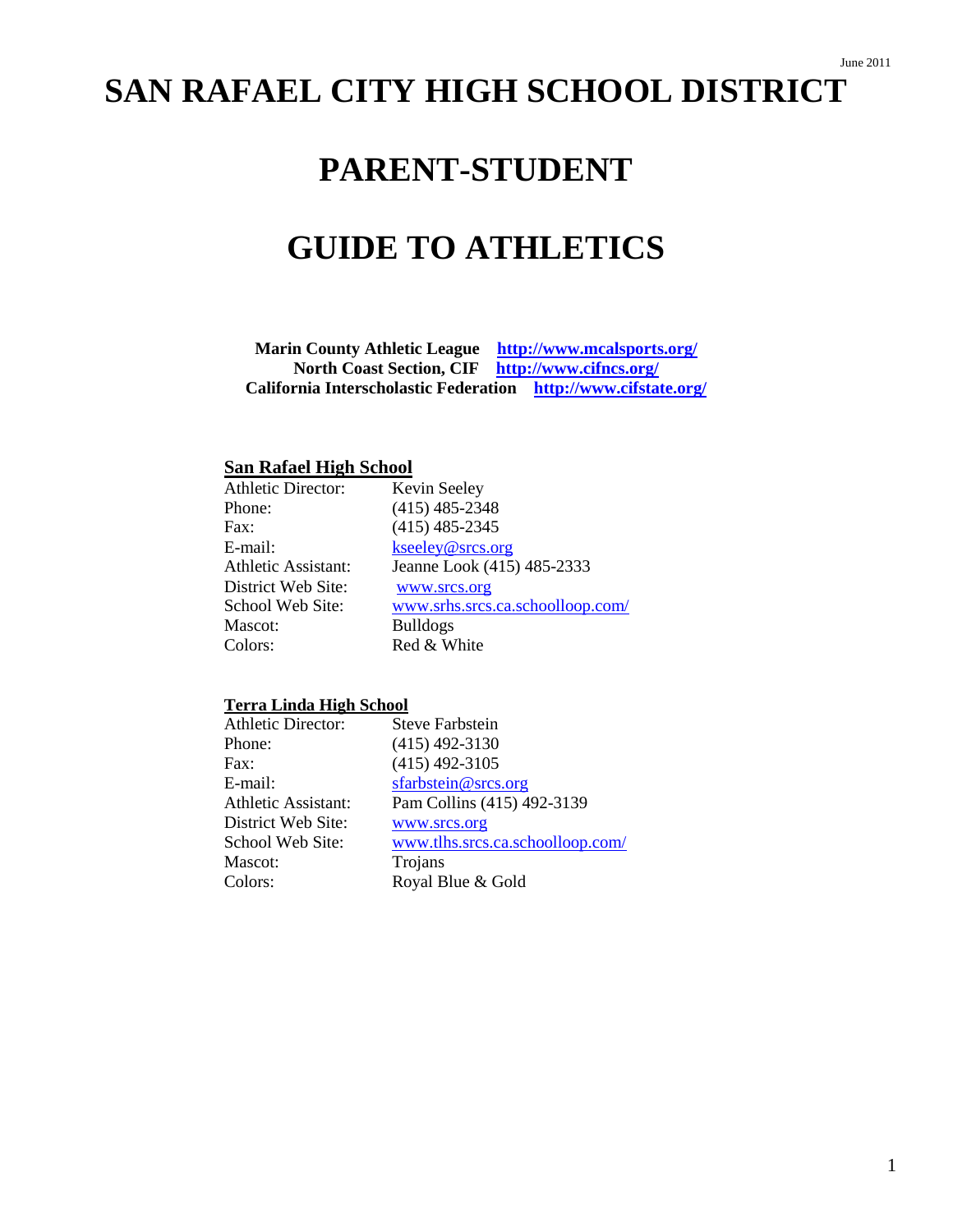# **PHILOSOPHY:**

Athletics play an important part in the San Rafael High School District (SRHSD). Young people learn a great deal from their participation in interscholastic athletics. Lessons in sportsmanship, teamwork, competition and how to win and lose gracefully are an integral part of each team in our athletic programs. Athletics play an important part, too, in helping the individual student develop a healthy self-concept as well as a healthy body. Athletic competition adds to school spirit and helps all students – spectators as well as participants – develop pride in their school.

### **SEASONS OF SPORT:**

| Fall                        | Winter                      | <b>Spring</b>               |
|-----------------------------|-----------------------------|-----------------------------|
| <b>Begins: August</b>       | <b>Begins: November</b>     | <b>Begins: February</b>     |
| Cheerleading, Coed          | Basketball, Boys: V, JV, F  | Baseball: V, JV, F          |
| Cross Country, Boys: V      | Basketball, Girls: V, JV, F | Golf, Boys: V               |
| Cross Country, Girls: V     | Cheerleading, Coed          | Lacrosse, Boys: V, JV       |
| Football: V, JV, F          | Wrestling, Coed: V          | Soccer, Girls: V, JV        |
| Soccer, Boys: V, JV         |                             | Softball: V                 |
| Tennis, Girls: V            |                             | Swimming & Diving, Boys: V  |
| Volleyball, Girls: V, JV, F |                             | Swimming & Diving, Girls: V |
| Waterpolo, Boys: V, JV      |                             | Tennis, Boys: V             |
| Waterpolo, Girls: V, JV     |                             | Track & Field, Boys: V, JV  |
|                             |                             | Track & Field, Girls: V     |

# **ATHLETIC PARTICIPATION CLEARANCE FORMS:**

Every player must have a new Athletic Participation Clearance Form on file each school year before participating on any team. The form is available on the athletic website. Among other things, it requires the signature of a physician certifying the athlete's health, so plan ahead. One form is good for all seasons in the same school year. Incoming freshmen must provide a copy of their June 8th grade report card when turning in the Athletic Participation Clearance Forms. Copy of form included in this handbook, available at your school's Athletic Department, and online.

# **CIF/NCS/MCAL TRANSFER ELIGIBILITY:**

Any student who transfers between high schools is subject to the CIF transfer policy. **Beginning July 1, 2007, student athletes may transfer ONCE at at the beginning of NINTH grade, so long as all CIF bylaws are met. Any TENTH, ELEVENTH OR TWELFTH grade transfer student may not be eligible for varsity competition.** All transfer athletes must request review of eligibility by the new school's principal or designee to determine eligibility for competition in any league sport in which they have participated in the previous 12 months. Before participating in a league sport, CIF forms 207 and 510 will be required. Allow, at least, 20 business days for processing these forms. The athlete may miss part of the season of sport during the review and evaluation process. See the school's Athletic Director and visit<http://cifstate.org/> for additional information. Please schedule an appointment with the Athletic Director for review of the transfer policies. Eligibility must be established prior to participation.

# **ACADEMIC ELIGIBILITY:** BP6145, BP6145, AR6145.2 and AR6145.2

In order to participate in athletics, **students must earn a 2.0 "C" grade point average** on a 4.0 scale in all enrolled classes. Students must be enrolled in and pass a minimum of 20 units (4 classes). **Spring semester grades count for Fall eligibility on the first day of practice including for incoming freshmen**. **See the Athletic Director in advance for specific information regarding possible options for making up grades or credit recovery.** One academic probation period (one grading period) may be authorized over the four years in high school by the Superintendent or designee for students to participate in athletics whose GPA is between 1.5 and 1.99. **Academic eligibility resets the 2nd Tuesday after grades are turned in for EACH grading period (6 times per year).** Students must reside in the San Rafael City High School District, or have an approved inter-district transfer, and abide by the school district's policies for residency. **Freshmen are ineligible for athletic probation except when waived by the Principal under very exceptional circumstances.**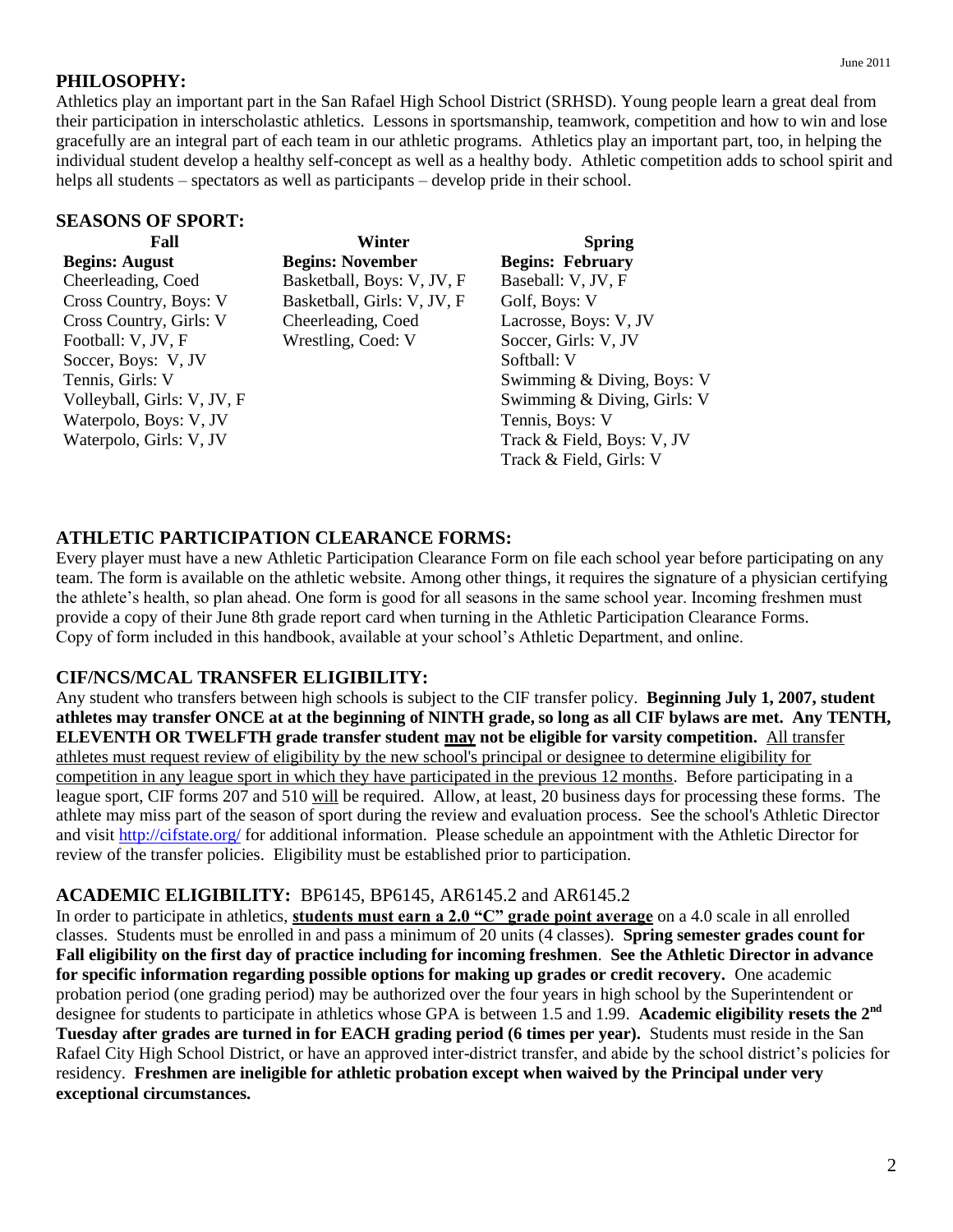High school sports are competitive. Teams usually conduct try-outs for team membership. **Selection to participate on a team does not guarantee the student playing time during competition**. All decisions for try-outs and playing time are the responsibility of the team coach. All students, including freshmen, are permitted to try out for any sport provided they are academically and residentially eligible and have a physical exam on file. **If a student is currently playing on a team when try-outs for the next season's sports begin, that student will be allowed to try-out AFTER the current season is over**.

# **SCHOOL ATTENDANCE:**

In order to participate in an athletic contest, an athlete must have attended a minimum of four (4) regular periods or two (2) block periods on the day of the contest. A school field trip is considered to be school attendance.

# **PRACTICES:**

All athletes are expected to attend ALL scheduled practices. Practices are usually 2-3 hours every weekday and may be held on Saturdays and during school holidays. **Student athletes are asked to make appointments and schedule vacations around practices and game commitments.** A coach may establish reasonable consequences that are consistently enforced for players who miss practice and/or contests.

# **"MEET THE COACH" EVENTS:**

Coaches are expected to arrange an opportunity for parents to meet the coach and any assistants prior the first contest of the season. This meeting should include discussion of team policies and expectations and address any questions that may arise from parents. It is also a good time to meet parents of other players on the team and make other arrangements for the season. **Please plan on attending and meeting your coach(es**).

# **PRACTICE SCHEDULES ON NON-SCHOOL DAYS:**

SRCHSD gives authority to coaches to establish team policies that may include **holding practice and/or games during non-school days that fall within their season of sport**. When teams have established practice/game schedules that are communicated well at the beginning of the season, it is expected that athletes will comply. No practices or games may be held on Sundays. No athlete may be penalized for observing a religions holiday.

# **PLAYING TIME:**

**Not all players get the same playing time**. The nature of high school athletics and competition means putting the best team possible in competition. The coach must decide who the most qualified players are so the team gets its best chance for success. Part of a player's maturation process includes putting one's personal desires aside for the betterment of the team.

# **COACHES:**

Coaches are to be treated with the same respect accorded any other professional. Coaches put in many hours for very little financial compensation. They do it because they are committed educators who enjoy the students and the sport. It is important that any conversations at home regarding the coaches and/or their decisions are put in a positive tone. We can't expect students to treat a coach with respect if the parent doesn't.

# **ISSUING AND COLLECTION OF UNIFORMS AND EQUIPMENT:**

Uniforms and equipment issued should be cared for properly. Please follow care instructions for all garments. Uniforms and equipment should be returned to the coach at the end of the season. **Student athletes will be charged for replacement of any lost or damaged school property**. Transcripts or yearbooks may not be issued until all bills owed the school have been paid.

# **LOCKER ROOMS or OTHER FACILITIES:**

Athletes are expected to use the locker rooms or any other facility appropriately for changing. They are responsible for the security of their belongings. Do not bring valuables into the locker rooms or other facilities. Athletes should behave appropriately with language and demeanor. School rules apply.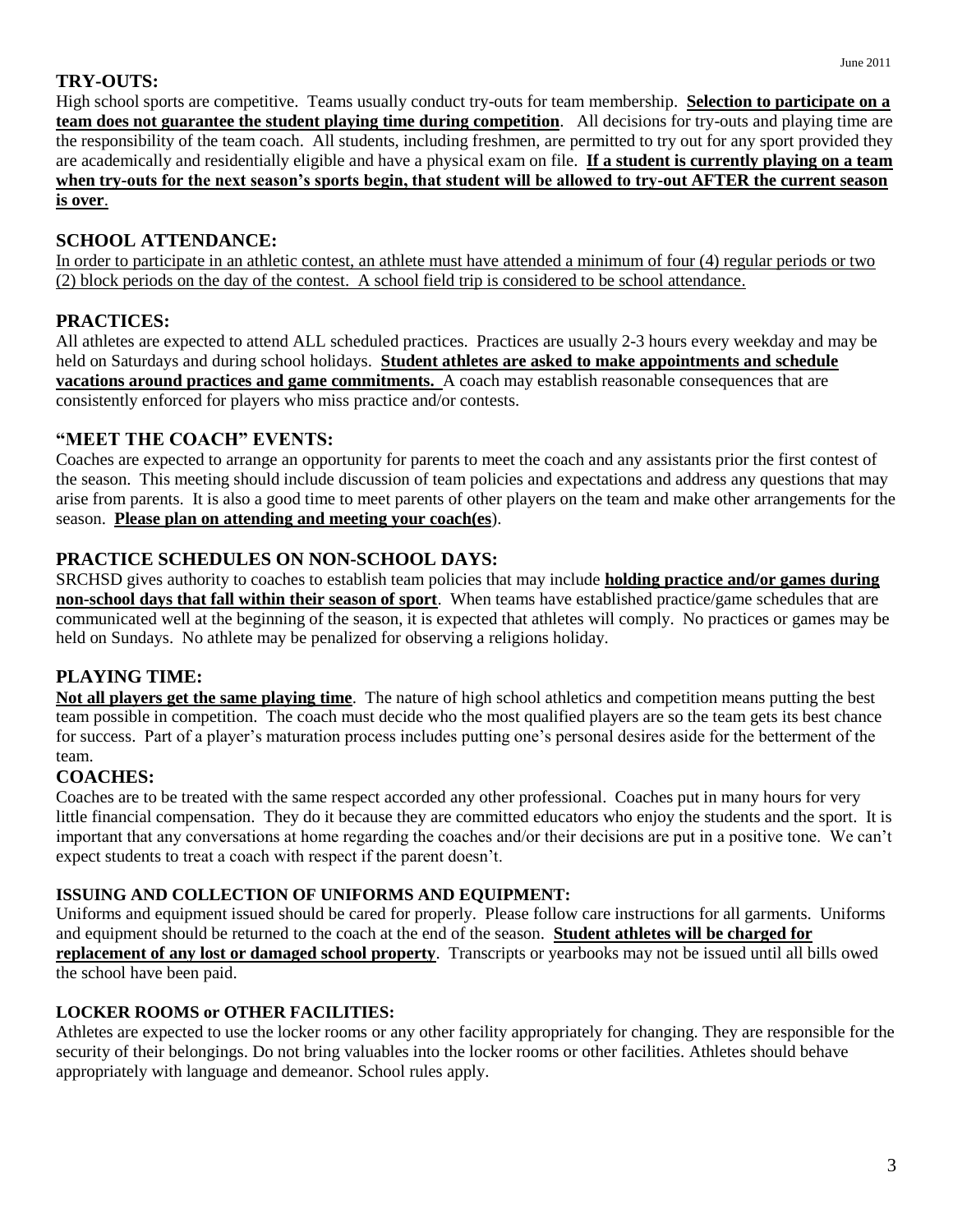# **TRANSPORTATION FOR ATHLETICS:**

The school **may** provide transportation for athletes to and from athletic events by contract with private transportation providers to the extent that funds are available for this purpose. When funds are not available, the Superintendent, or designee, will neither authorize nor arrange for the transportation of the students by private automobile. **Rather, students and/or their parents will be expected to assume responsibility and make their own arrangements for transportation to practices and contests. Coaches are never to provide transportation for students.**

# **EARLY RELEASES:**

Students and parents should be aware that there is a good chance that students will miss all or part of the last class of the day when they have to travel to other schools for competition. This could happen five or more times during a season. Students have the responsibility to contact their teacher in advance to coordinate make-up work. Schedule of release times will be distributed to athletes and are available online at your school's website.

# **TEAM PARENTS:**

Coaches appreciate when one or more parents volunteer to assist with team chores such as arranging transportation, maintaining an e-mail group, arranging team dinners and banquets and being of other assistance to the team and coach.

# **16 PRINCIPLES OF "PURSUING VICTORY WITH HONOR":**

- 1. The essential elements of character building and ethics in CIF sports are embodied in the concept of sportsmanship and six core principles: trustworthiness, respect, responsibility, fairness, caring and good citizenship. The highest potential of sports is achieved when competition reflects these "six pillars of character."
- 2. It's the duty of School Boards, superintendents, school administrators, parents and school sports leadership including coaches, athletic administrators, program directors and game officials – to promote sportsmanship and foster good character by teaching, enforcing, advocating and modeling these "six pillars of character."
- 3. To promote sportsmanship and foster the development of good character, school sports programs must be conducted in a manner that enhances the academic, emotional, social, physical and ethical development of student-athletes and teaches them positive life skills that will help them become personally successful and socially responsible.
- 4. Participation in school sports programs is a privilege, not a right. To earn that privilege, student-athletes must abide by the rules and they must conduct themselves, on and off the field, as positive role models who exemplify good character.
- 5. School Boards, superintendents, school administrators, parents and school sports leadership shall establish standards for participation by adopting and enforcing codes of conduct for coaches, athletes, parents and spectators.
- 6. All participants in high school sports must consistently demonstrate and demand scrupulous integrity and observe and enforce the spirit as well as the letter of the rules.
- 7. The importance of character, ethics and sportsmanship should be emphasized in all communications directed to student-athletes and their parents.
- 8. School Boards, superintendents, school administrators, parents and school sports leadership must ensure that the first priority of their student-athletes is a serious commitment to getting an education and developing the academic skills and character to succeed.
- 9. School Boards, superintendents, principals, school administrators and everyone involved at any level of governance in the CIF must maintain ultimate responsibility for the quality and integrity of CIF programs. Such individuals must assure that education and character development responsibilities are not compromised to achieve sports performance goals and that the academic, social, emotional, physical and ethical well-being of student-athletes is always placed above desires and pressured to win.
- 10. All employees of member schools must be directly involved and committed to the academic success of studentathletes and the character-building goals of the school.
- 11. Everyone involved in competition including parents, spectators, associated study body leaders, and all auxiliary groups have a duty to honor the traditions of the sport and to treat other participants with respect. Coaches have a special responsibility to model respectful behavior and the duty to demand that their student-athletes refrain from disrespectful conduct including verbal abuse of opponents and officials, profane or belligerent trash-talking, taunting and inappropriate celebrations.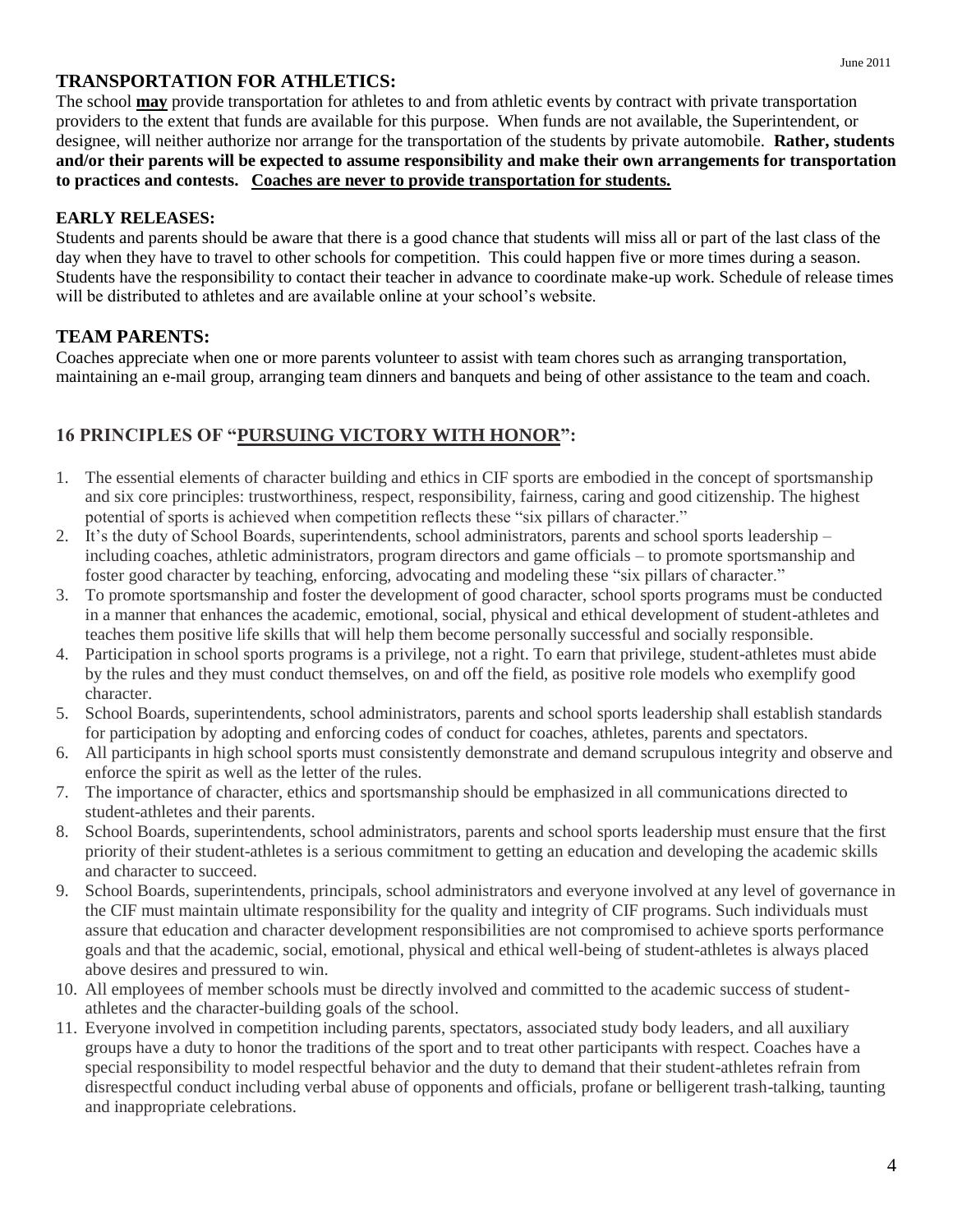- 12. School Boards, superintendents, and school administrators of CIF-member schools must ensure that coaches, whether paid or voluntary, are competent to coach. Training or experience may determine minimal competence. These competencies include basic knowledge of:
	- 1) The character building aspects of sports, including techniques and methods of teaching and reinforcing the core values comprising sportsmanship and good character.
	- 2) The physical capabilities and limitations of the age group coached as well as first aid.
	- 3) Coaching principles and the rules and strategies of the sport.
- 13. Because of the powerful potential of sports as a vehicle for positive personal growth, a broad spectrum of school sports experiences should be made available to all of our diverse communities.
- 14. To safeguard the health of athletes and the integrity of the sport, school sports program must actively prohibit the use of alcohol, tobacco, drugs and performance-enhancing substances, as well as a demand compliance with all laws and regulations, including those related to gambling and the use of drugs.
- 15. Schools that offer athletic programs must safeguard the integrity of their programs. Commercial relationships should be continually monitored to ensure against inappropriate exploitation of the school's name or reputation. There should be no undue influence of commercial interests. In addition, sports programs must be prudent, avoiding undue dependency on particular companies or sponsors.
- 16. The profession of coaching is a profession of teaching. In addition to teaching the mental and physical dimensions of their sport, coaches, through words and example, must also strive to build the character of their athletes by teaching them to be trustworthy, respectful, responsible, fair, caring and good citizens.

*"Pursuing Victory With Honor" and the "Six Pillars of Character" are service marks of the CHARACTER COUNTS! Coalition,*

*a project of the Josephson Institute of Ethics. For more information on promoting character education and good sportsmanship, visit*

\_\_\_\_\_\_\_\_\_\_\_\_\_\_\_\_\_\_\_\_\_\_\_\_\_\_\_\_\_\_\_\_\_\_\_\_\_\_\_\_\_\_\_\_\_\_\_\_\_\_\_\_\_\_\_\_\_\_\_\_\_\_\_\_\_\_\_\_\_\_\_\_\_\_\_\_\_\_\_\_\_\_\_\_\_\_\_\_\_\_

*[www.charactercounts.com.](http://www.charactercounts.com/)*

# **SPORTSMANSHIP:**

San Rafael High School District and MCAL have adopted the **16 Principles of** "**Pursuing Victor with Honor"**. The district desires the best experience for all our student athletes. Coaches, players and fans are expected to and held accountable for representing their school with dignity and class. **Anyone (athlete, student or adult) not conducting themselves in a positive manner may be ejected from an event and/or suspended from future events. All student athletes are required to review and sign the SRHSD AHTLETIC PARTICIPATION FORM (found at [www.srcs.org\)](http://www.srcs.org/) with their parents before participating in any event, including practice.**

# **GROUNDS FOR SUSPENSION OR DISMISSAL FROM A TEAM:**

A. Participation in athletics is a privilege. The administration and/or coach have the authority to revoke that privilege when the athlete does not comply with any team and/or school rules. \*Suspension/Expulsion: After 30 days the student's further participation for that period is determined by the site Principal.

B. If a coach drops a player for disciplinary reasons, the student will be ineligible to participate in another sport during the season of sport in which the student was dismissed.

C. If a student quits a seasonal sport after the second scheduled event of that sport, without coach's approval, he/she is ineligible to participate in any other sport during that sport season.

D. Vandalism of school property will result in a minimum of thirty (30) calendar days suspension from all athletic team participation.

E. Possession or use of alcoholic beverages, drugs or steroids will result in a minimum of thirty (30) calendar days suspension from all athletic team participation.

F. A grade point average of less than 2.0 will result in suspension until the following grading period.

# **Student Athletes are also bound to abide by both the MCAL and NCS Rules below.**

# **INAPPROPRIATE BEHAVIOR:**

Certain behaviors are considered inappropriate and unacceptable. **The school and athletic department reserve the right to refuse admission or remove persons, including adults, who exhibit such behaviors including, but not limited to:**

- 1. Repeated berating, humiliating or taunting of our coaches, players or spectators.
- 2. Repeated berating, humiliating or taunting of our opponent's coaches, players or spectators.
- 3. Repeated berating and harassment of game officials.
- 4. Racist, sexist or profane remarks directed at any coach, player, official or spectator.

June 2011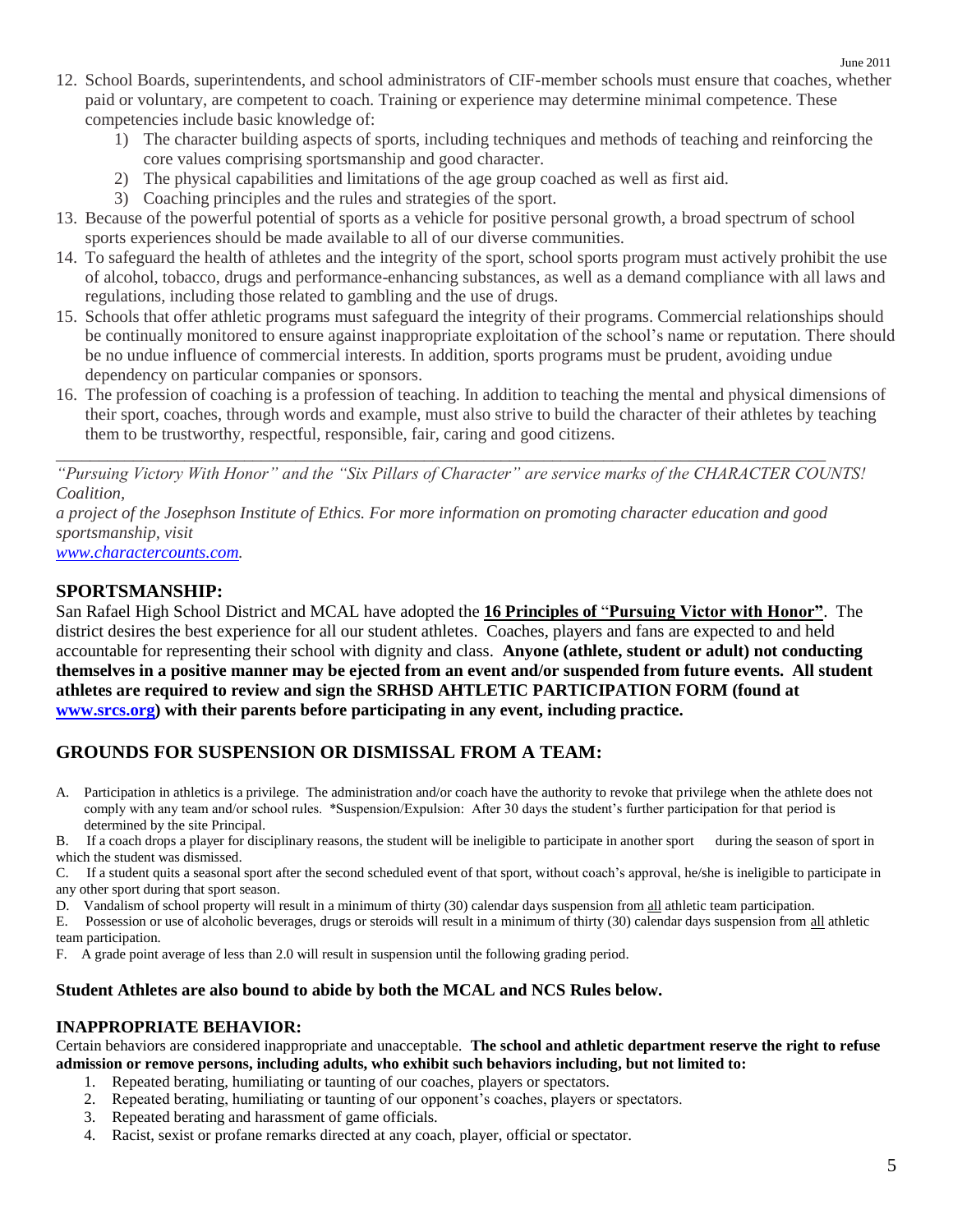### **OFFICIALS:**

Officials should be treated with respect during and after contests, even if there is disagreement with their calls. **Any physical confrontation of an official by an athlete may be considered an assault. The athlete may lose athletic eligibility for their entire high school career under CIF Bylaw 211**

### **MCAL SPORTSMANSHIP GUIDELINES:**

### **PLEASE**

- Encourage your team by positively cheering for them
- Sit in the area designated for your school
- Welcome the visiting team and officials with good sportsmanship and respect
- Reserve the front row of the student rooting section for the cheerleaders

### **NO**

- Face painting except a small school logo, mascot or initials not to exceed 2 square inches in size
- Yelling, booing or heckling an official's decision
- Costumes, except for school mascots
- Artificial noise makers like air-horns, cowbells, clappers, megaphones and drums
- Laser pointers
- Throwing things into or out of the crowd
- Bringing basketballs into the facility
- Playing basketball during half-time or between games
- Re-entry into the gym once you leave
- Doors will close at the end of the third quarter.

### **School personnel are authorized to eject any spectator who displays inappropriate behavior at any time.**

### **NCS/MCAL EJECTION POLICY:**

1. Ejection of a player from a contest for unsportsmanlike or dangerous conduct.

Penalty: The player shall be ineligible for the next contest (non-league, league, invitational tournament, post-season {league, section or state} playoff, etc.).

2. Illegal participation in the next contest by a player ejected in a previous contest.

Penalty: The contest shall be forfeited and the ineligible player shall be ineligible for the next contest.

3. Second ejection of a player for unsportsmanlike or dangerous conduct from a contest during one season.

Penalty: The player shall be ineligible for the remainder of the season.

4. When one or more players leave the bench to begin or participate in an altercation.

Penalty: The player(s) shall be ejected from the contest-in-question and become ineligible for the next contest (non-league, league, invitational tournament, post-season {league, section or state} playoff, etc.)

5. Coaches are responsible for determining the cause of ejection for any of their players and are responsible for enforcement of the Ejection Policy. Confusion over the cause for a player's ejection shall not be the basis for allowing a student who has been ejected under an applicable rule to avoid the sanctions required by the Ejection Policy (either prohibition from participation or forfeiture) should a student who is in violation of the Ejection Policy play in a subsequent contest (BOM 10/24/97).

### **ADMISSION:**

Admission may be charged for varsity contests if gate control and supervision are provided by the school. **Students with ASB cards in their possession** may enter for a small fee at home games and may be charged a reduced admission at away schools.

### **PLAYOFFS:**

It is exciting when a varsity team makes the MCAL, NCS, Nor-Cal or CIF championship playoffs. Playoffs may extend the athlete's participation in the sport. The MCAL playoffs are held the week after the regular season of sport. The NCS playoffs begin immediately after the MCAL playoffs. Check the MCAL and NCS websites for playoff brackets as well as date, time and location of playoff contests. Admission will be charged by MCAL or NCS for these events.

### **BOOSTERS CLUBS:**

The athletic department is fortunate to have very supportive athletic booster clubs. These groups play a large part in creating a positive experience for all student athletes. If you would like to be involved, contact the Athletic Director for more information.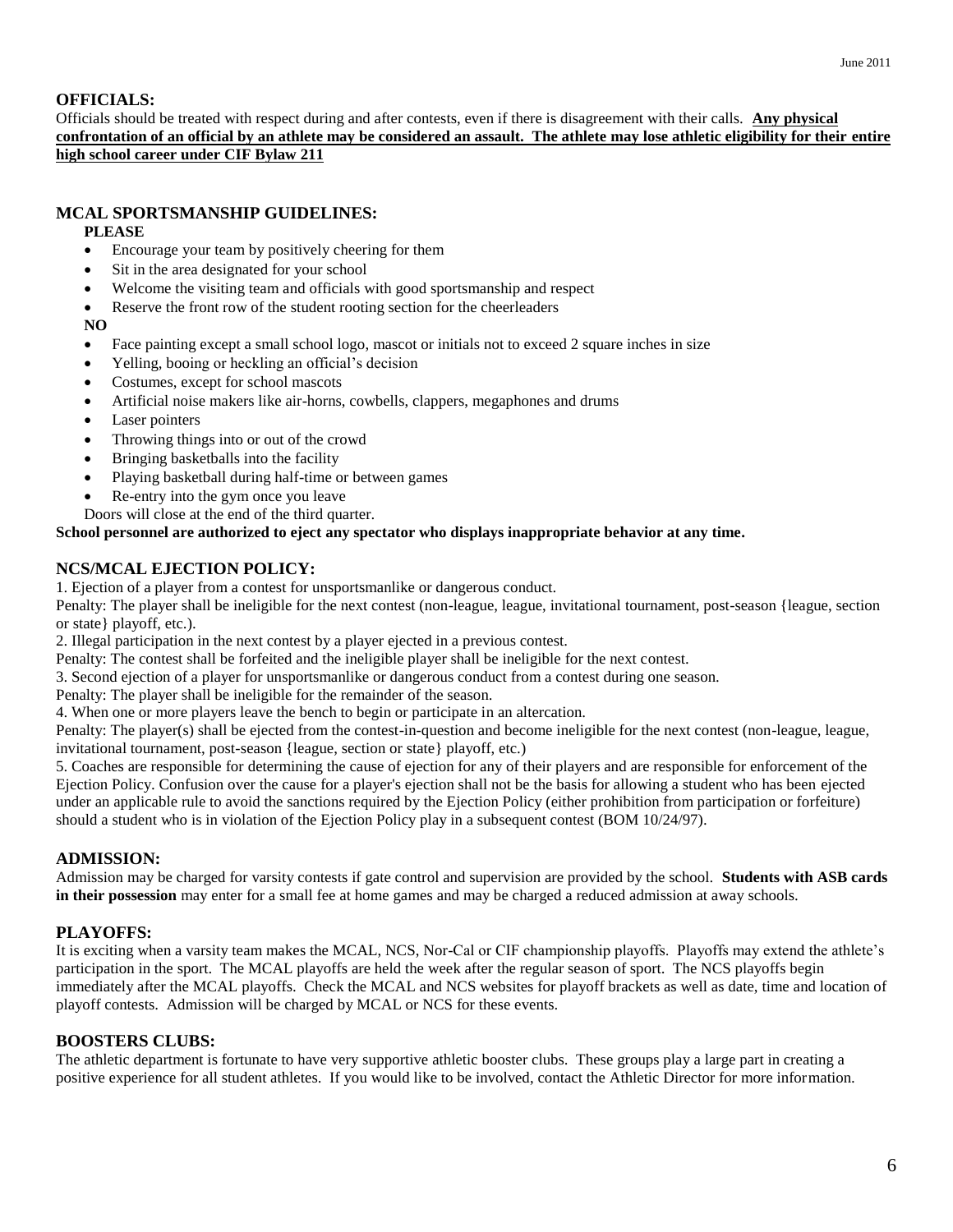# **INSURANCE:**

Insurance is the responsibility of the family in accordance with Education Code 32220 et. seq. Low cost insurance may be obtained through the school. **It is very important to read the policy and understand what is covered**. It may not include ambulance service or other major expenses. Look for deductibles and the percentage of major expenses that are covered. SRHSD is NOT responsible for insurance covering injuries to athletes when engaged in a school sport.

# **CONCUSSIONS:**

Any sport has the possibility of injury. The most potentially serious injury is a concussion or multiple concussions. Parents and athletes should take them seriously and consult their physician for medical advice. Please consult the educational materials at the end of the Parent-Student Guide to Athletics about the potential medical and academic effects of concussions that are posted on the athletic website. (See Appendix for more information on this and other health/safety related information.)

**BLOOD-BORNE PATHOGENS:** All players should be aware of blood-borne pathogen protocol when there is bleeding. No player who is bleeding or has blood on his/her clothing should be allowed to continue to practice or play until it has been treated, covered or clothing changed.

**END OF SEASON SURVEYS:** In an ongoing effort to continue to provide an outstanding athletic program for all students, each school will provide opportunities for student and parent input at the conclusion of each season of sport. The AD will provide opportunities for input via a survey for both players and parents. The AD will then compile the information and review with the site administration and appropriate coaches.

# **PARENT FUNDING:**

Parents are not permitted to pay coaches in addition to their coaching stipends or underwrite teams that are not official MCAL or District teams (such as a new level of a sport). Coaches or parent-support clubs may not require athletes to pay to participate on a team. To do so could result in forfeiture of games or being disallowed from post-season play.

# **EXPRESSING CONCERNS ABOUT A STUDENT'S ATHLETIC EXPERIENCE:**

If a parent has a concern, express it at the appropriate time and place. Below is the SRHSD Athletic Chain of Command. The District asks that parents refrain from confronting coaches immediately after games or at practices. It is expected that concerns will be addressed first with the coaches involved before proceeding through the Athletic Chain of Command. Anonymous letters or phone calls will NOT be treated with any credibility.

Parents and athletes are asked to follow these steps in order until they feel the issue is resolved.

1. Have the athlete speak to the coach. Sometimes the coach is unaware of the athlete's concerns or feelings.

2. Arrange an appointment to speak with the coach. Coaches will respond to parents as quickly as possible.

- 3. If either parent or coach is not satisfied, call or write the Athletic Director and follow the Chain of Command.
- 4. Keep all oral and written communications professional and avoid being verbally abusive to anyone.

5. Use email with discretion. When emotions are involved, direct communication is usually more appropriate.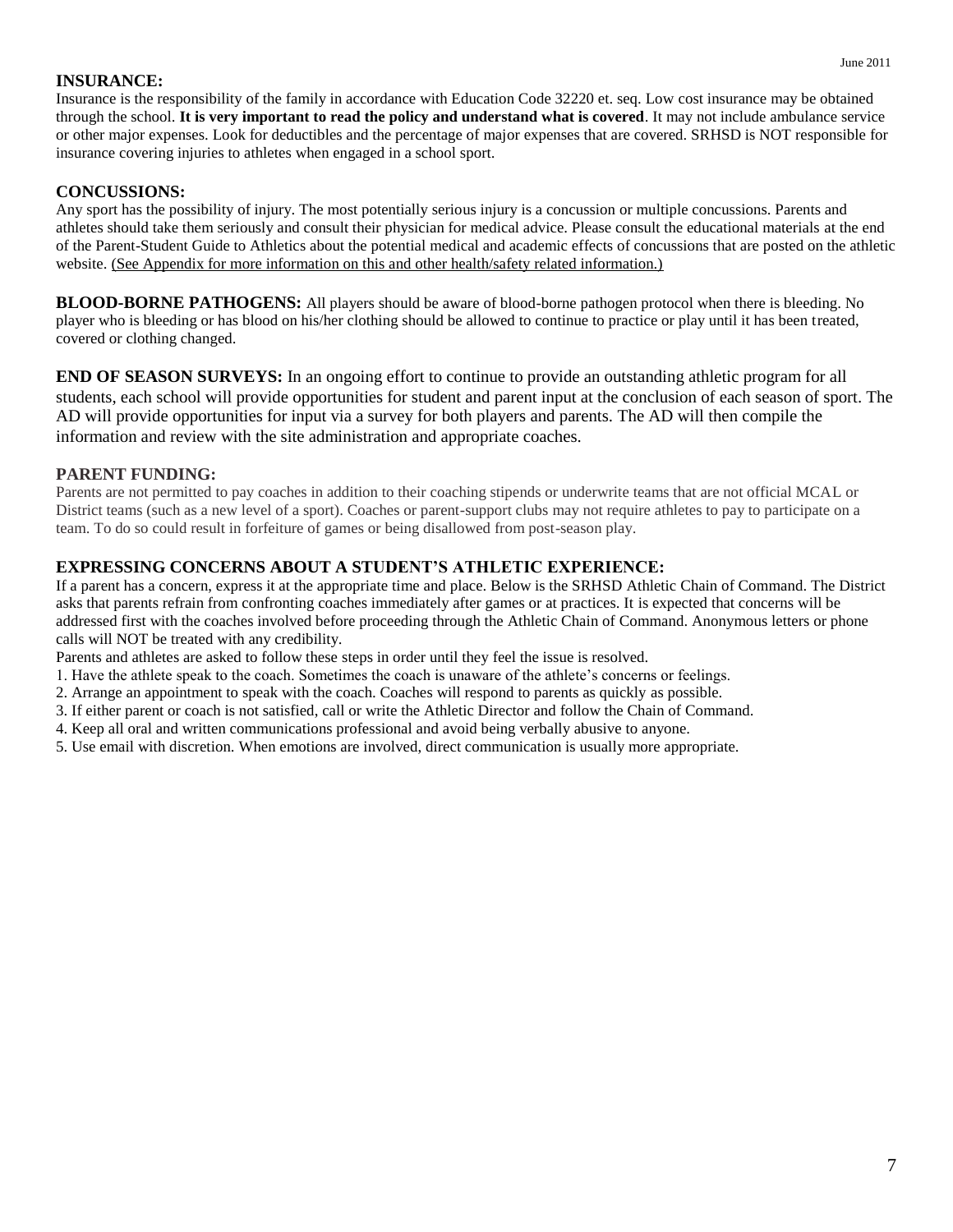# **SRCHSD CHAIN OF COMMAND**

**Parents/Athletes Coach and/or Head Coach Athletic Director Athletic Assistant Principal Principal District Designee Superintendent Board of Trustees**



### **SRHSD ATHLETIC CHAIN OF COMMAND**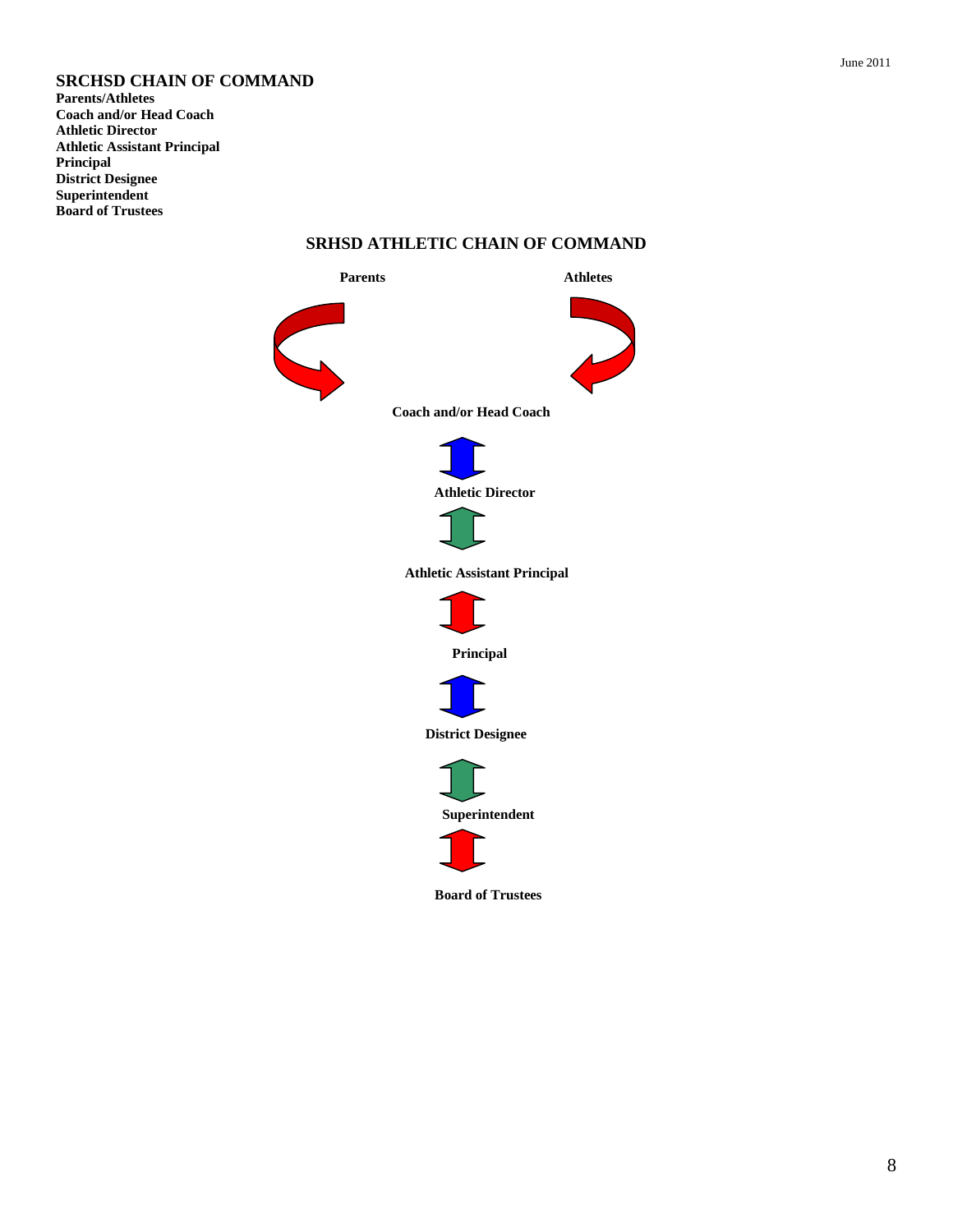### **DIRECTIONS TO MCAL SCHOOLS**

Take the Sir Francis Drake Blvd exit from Hwy. 101 going west (right turn). Drive 3 miles. Turn left at Bolinas Avenue (road does not go to the right). Drive 1 block. Turn left at Shady Lane. Drive 1 block. Turn right at Fernhill Avenue. Drive one and a half blocks. School is on the left. Drive through the gate

### **Justin Siena High School, 4026 Maher St., Napa CA 94558**

Take 101 North to Hwy 37 East toward Napa/Vallejo. Slight left at CA-121 (Sears Point) toward Napa/Sonoma. At 9.2 miles, turn right continuing on CA-121 toward Napa. Stay on CA-121 until CA-29. Left on CA-29 5.3 miles. Left at Trower Ave. Right at Maher Street

### **Marin Catholic High School, 675 Sir Francis Drake Blvd., Kentfield CA 94904**

From Hwy. 101, take Sir Francis Drake Blvd exit. Go WEST 1.8 miles. Marin Catholic is on the left.

### **Novato High School, 625 Arthur Street, Novato CA 94947**

From Hwy. 101, take the Rowland Avenue exit. Turn left on Rowland Blvd. Turn right on S. Novato Blvd. Turn left on Arthur.

### **Redwood High School, 395 Doherty Drive, Larkspur CA 94939**

From the North: Drive south on Highway 101, take the Lucky Drive exit. Head west toward the city of Larkspur, pass Gold's Gym, and continue straight at signal. Drive one block and turn left on Lucky Drive to stop sign. From the South: Drive north on Highway 101, Take Lucky Drive exit. Turn right on Frontage Road. Go to first signal and drive under freeway. Turn right at Tamal Vista to signal. Turn left at Fifer and left again on Lucky Drive to stop sign. You will first see the east parking lot for some fields. Go around the school and enter the west lot for the gym, football, baseball and track.

#### **San Marin High School, 15 San Marin Drive, Novato CA 94945**

From Hwy. 101, take Atherton Avenue exit in Novato. Left on Atherton Avenue. After the overpass, slight right on San Marin Drive.

### **San Rafael High School, 185 Mission Avenue, San Rafael CA 94901**

From Highway 101, take the Central San Rafael exit to Second Street/ Turn east on Second Street. Go past the Montecito Shopping Center. Turn into the school parking lot on the left. Alternate for gym: Take Central San Rafael turnoff. Turn right on Mission. Parking is more difficult on this side of the school.

### **Sir Francis Drake High School, 1327 Sir Francis Drake Blvd., San Anselmo CA 94960**

Going west on Sir Francis Drake Blvd, Drake High School is on the left between the San Anselmo hub and Fairfax.

#### **Tamalpais High School, 700 Miller Avenue, Mill Valley CA 94941**

From the North: Take the first Mill Valley exit - East Blithedale/Tiburon - Exit 131. Turn right on East Blithedale. Proceed to the third stop light Camino Alto (approximately 0.8 mile). Turn left on Camino Alto. Proceed to 3rd stop light. School is located at the end of Camino Alto where it meets Miller Avenue. Turn left on Miller and make a right hand turn after the school gymnasium into the school parking lot. From the South: Take the Golden Gate Bridge north to 1st Mill Valley exit - Stinson Beach/Highway 1. Follow exit under Richardson Bay Bridge. Continue on road to 2nd signal light at Highway 1. Stay to the right and continue on Almonte Blvd. which becomes Miller Avenue and four lanes. The school is on the left. The school parking lot is located on the left after the playing fields.

### **Terra Linda High School**

From Hwy. 101, take Terra Linda exit to Freitas Parkway. Continue West on Freitas Parkway (past Safeway) to Las Gallinas Avenue. Turn left on Las Gallinas. Go one block to Nova Albion Way. Turn right on Nova Albion Way and continue past Vallecito School. Continue until you see Terra Linda High on the right.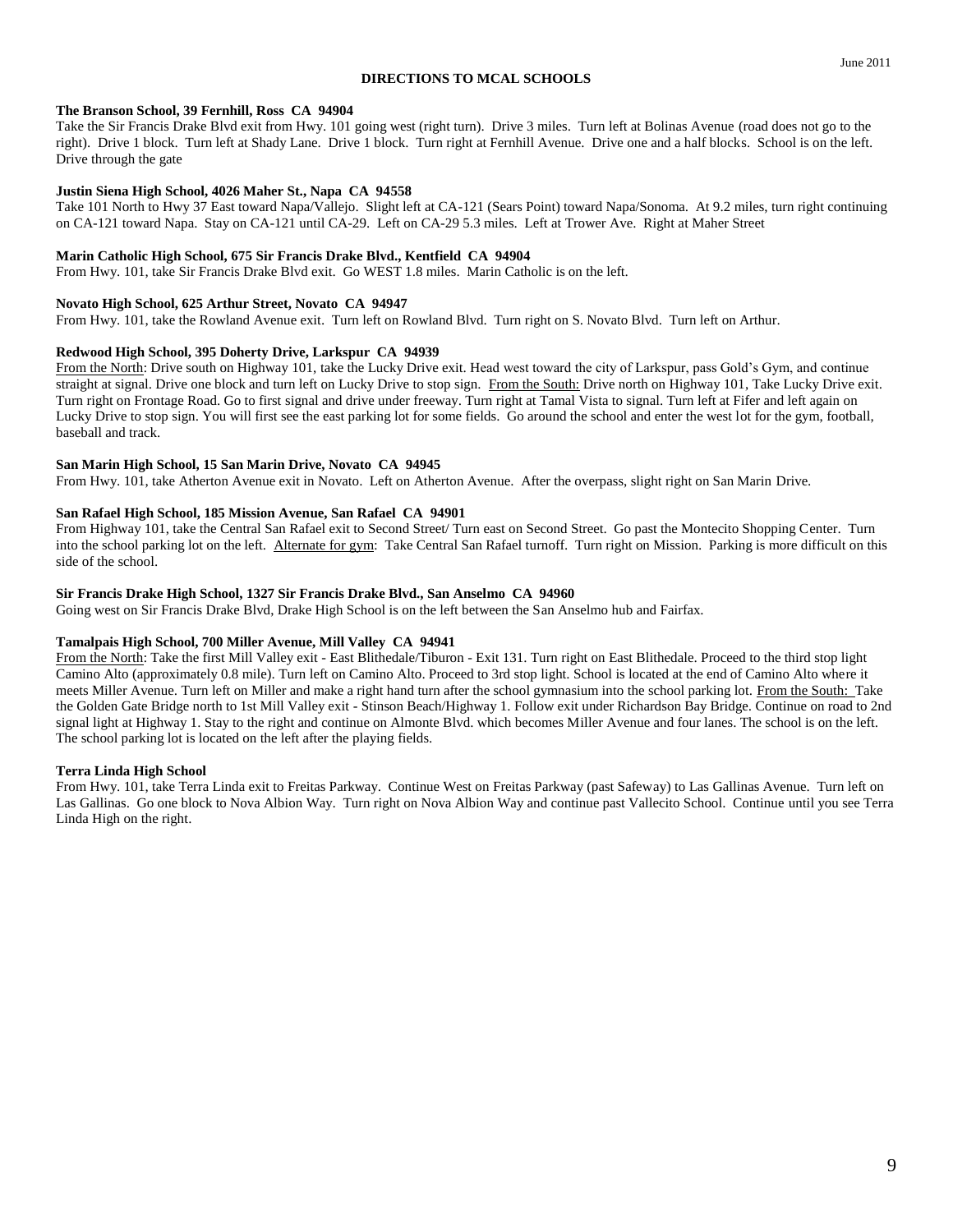# **APPENDIX**

# **Section I: Required Forms**

# **A. SAN RAFAEL CITY HIGH SCHOOL STUDENT ATHLETE**

# **PARTICIPATION FORMS**

The Athletic Participation Clearance Forms, that follow, **must be competed and signed by parent, student and physician and returned to the Athletic Director prior to any athletic participation.**

# **Section II: Health and Safety Related Information**

# **A. H1N1 Flu**

- **B. MRSA (methicillin-resistant staph aureus)**
- **C. CONCUSSIONS**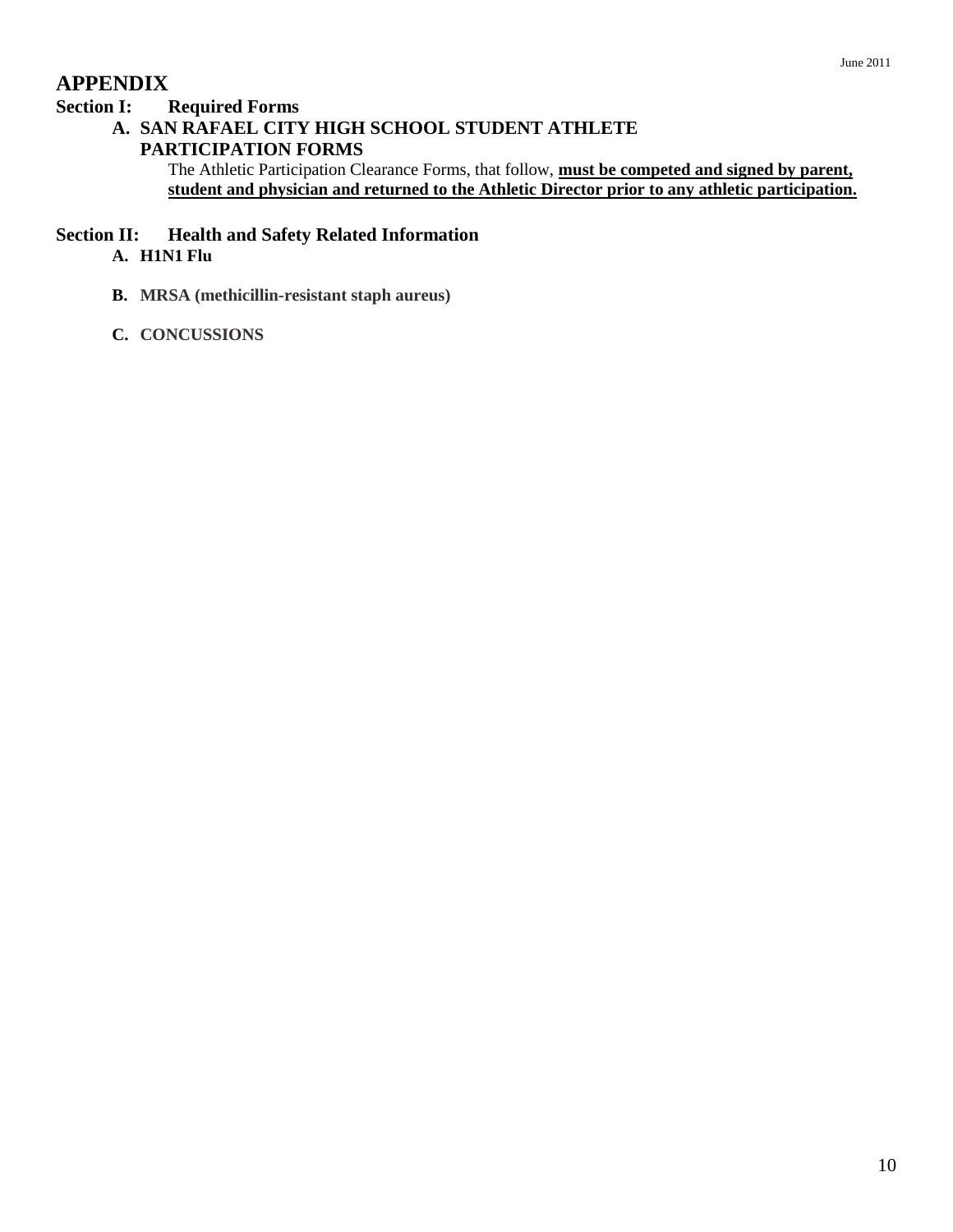# **SAN RAFAEL CITY HIGH SCHOOL DISTRICT ATHLETIC PARTICIPATION CLEARANCE FORMS**

**And** 

# **SAN RAFAEL CITY HIGH SCHOOL DISTRICT PHYSICAL EVALUATION CLEARANCE FORM**

The Athletic Participation Clearance Forms, that follow, **must be competed and signed by parent, student and physician and returned to the Athletic Director prior to any athletic participation.**

**Forms that must be returned to School Athletic Director:**

- o **SECTION I: ATHLETIC PARTICIPATION CLEARANCE FORM (Pages 12-13)**
- o **SECTION II: CIF PRE-PARTICIPATION PHYSICAL EVALUATION CLEARANCE FORM (completed by physician and returned to school athletic director) (Page 14)**

**Forms that go to physician:**

o **SECTION III: CIF PRE-PARTICIPATION PHYSICAL EVALUATION HISTORY FORM (completed by athlete/family and retained by physician in medical record) (Pages 15-17)**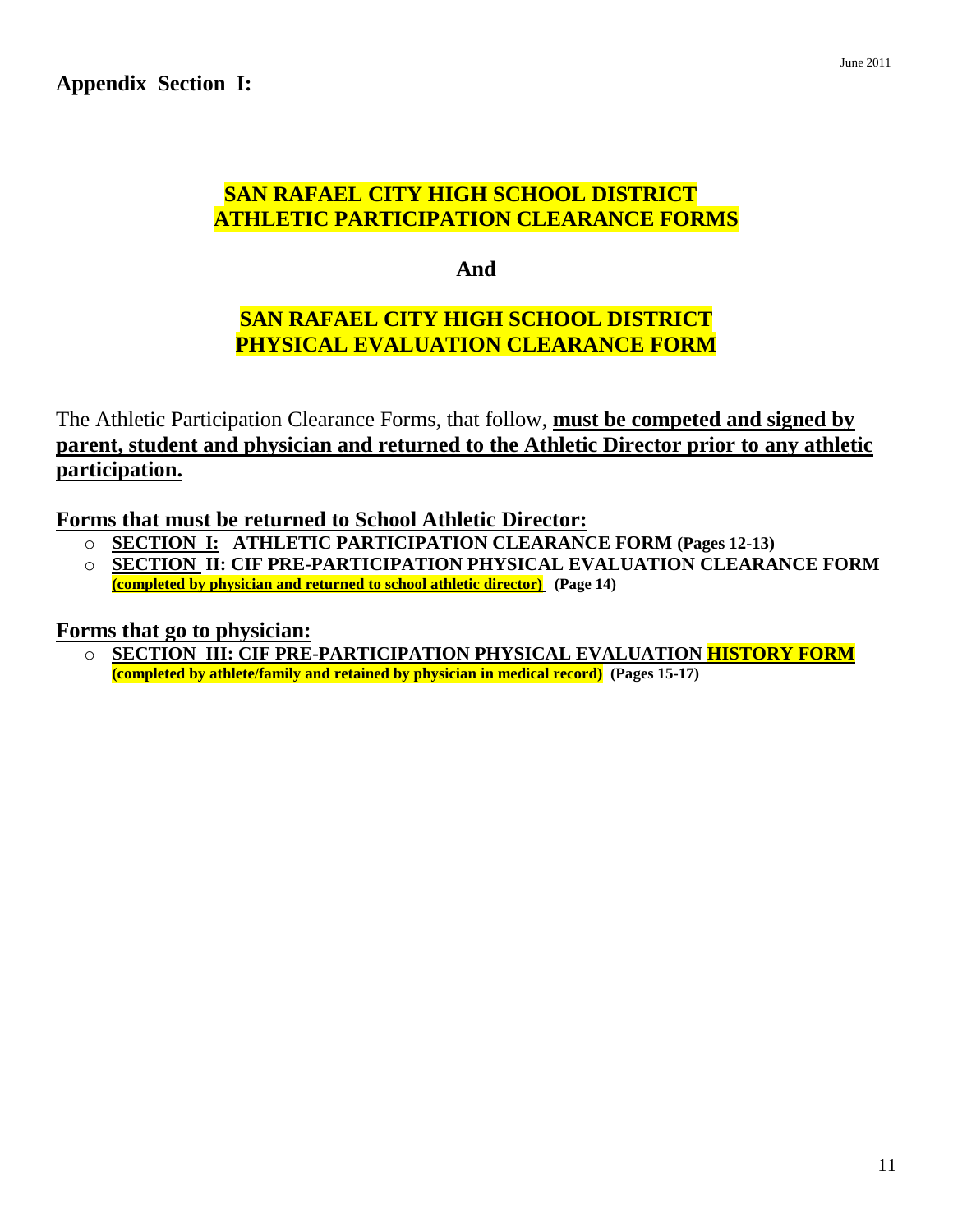# **SAN RAFAEL CITY HIGH SCHOOL DISTRICT ATHLETIC PARTICIPATION FORMS**

### **SECTION 1: ATHLETIC PARTICIPATION CLEARANCE FORM**

#### **Parental Permission: I/we consent to the following:**

| A)            |        |                                                                                          |                                                                                                                |               |               |                                                                                                                        | has my/our permission to participate in the following sports this school.                                                                      |
|---------------|--------|------------------------------------------------------------------------------------------|----------------------------------------------------------------------------------------------------------------|---------------|---------------|------------------------------------------------------------------------------------------------------------------------|------------------------------------------------------------------------------------------------------------------------------------------------|
|               |        | (student name)                                                                           |                                                                                                                |               |               |                                                                                                                        |                                                                                                                                                |
| M             | F      | Grade Level                                                                              | Fall and the same of the same of the same of the same of the same of the same of the same of the same of the s |               |               | Spring                                                                                                                 |                                                                                                                                                |
|               | Circle |                                                                                          |                                                                                                                | name of sport | name of sport | name of sport                                                                                                          |                                                                                                                                                |
| B)            |        |                                                                                          |                                                                                                                |               |               | Has your student attended another high school within the past 12 months? If so, which:                                 |                                                                                                                                                |
|               |        | I/we are aware of the CIF/NCS/MCAL transfer policy as outlined on the back of this page. |                                                                                                                |               |               |                                                                                                                        |                                                                                                                                                |
| $\mathcal{C}$ |        |                                                                                          |                                                                                                                |               |               |                                                                                                                        | The above named student resides in the San Rafael City High School District, or has an approved interdistrict transfer, and will               |
|               |        | abide by the district's residency policies in order to participate in athletics.         |                                                                                                                |               |               |                                                                                                                        |                                                                                                                                                |
| D)            |        |                                                                                          |                                                                                                                |               |               |                                                                                                                        | I have read and understand all the information on this form and in the SRCHSD Parent-Student Guide to Athletics which is                       |
|               |        | available at www.srcs.org and each school's athletic website.                            |                                                                                                                |               |               |                                                                                                                        |                                                                                                                                                |
| E)            |        |                                                                                          |                                                                                                                |               |               | I/we permit the above named student to compete in interscholastic athletics and travel to away competitions. If he/she |                                                                                                                                                |
|               |        | is injured, the coach and/or school official is authorized to have him/her treated.      |                                                                                                                |               |               |                                                                                                                        |                                                                                                                                                |
| $\mathbf{F}$  |        |                                                                                          |                                                                                                                |               |               |                                                                                                                        | If above named student is participating in swimming and/or water polo sport, I authorize the team coach to be in charge of                     |
|               |        | supervision and safety at away contests at the pool.                                     |                                                                                                                |               |               |                                                                                                                        |                                                                                                                                                |
| G)            |        |                                                                                          |                                                                                                                |               |               |                                                                                                                        | I am aware that academic eligibility for Fall sports is based on June grades. <b>Entering 9<sup>th</sup> grade athletes must attach a June</b> |
|               |        |                                                                                          |                                                                                                                |               |               | report card with this form. See the SRCHSD Parent-Student Guide to Athletics for academic eligibility information.     |                                                                                                                                                |

I understand and acknowledge that some of the injuries/illnesses which may result from participating in these activities include, but are not limited to, the following:

1. Sprains/strains 3. Concussions 5. Paralysis 7. Communicable diseases 2. Fractured bones 4. Head and/or back injury 6. Loss of eyesight 8. Death

I understand and acknowledge that participation in these activities is completely voluntary and as such is not required by the District.

I understand and acknowledge that in order to participate in these activities, I agree to assume liability and responsibility for any and all potential risks which may be associated with participation in such activities.

I understand, acknowledge, and agree that the District, its employees, officers, agents, or volunteers shall not be liable for any injury/illness suffered incidental to and/or associated with preparing for and/or participating in this activity.

I acknowledge that I have carefully read this **VOLUNTARY ACTIVITIES ACKNOWLEDGEMENT AND ASSUMPTION OF POTENTIAL RISK** information, all information provided is truthful and that I understand and agree to its terms.

| 1. Parent/Guardian Signature |       |                                         | Date |  |
|------------------------------|-------|-----------------------------------------|------|--|
| Address:                     |       | e-mail:                                 |      |  |
| Street                       | 1tv   | $\overline{\phantom{a}}$<br>$\angle$ ip |      |  |
| Phone: Mother (h)            | (w/c) | Father (h                               | (w/c |  |
|                              |       |                                         |      |  |

\_\_\_\_\_\_\_\_\_\_\_\_\_\_\_\_\_\_\_\_\_\_\_\_\_\_\_\_\_\_\_\_\_\_\_\_\_\_\_\_\_\_\_\_\_\_\_\_\_\_\_\_\_\_\_\_\_\_\_\_\_\_\_\_\_\_\_\_\_\_\_\_\_\_\_\_\_\_\_\_\_\_\_\_\_\_\_\_\_\_\_\_\_\_\_\_\_\_\_\_\_\_\_\_\_\_\_ - - - - - - - - - - - - - - - - - - - - - - - - - - - - - - - - - - - - - - - - - - - - - - - - - - - - - - - - - - - - - - - - - - - - - - - - - - - - - - - - - - - - - - - - - - - - -

**2. Medical issues of which the school/coach should be aware:**

### **3. In case of injury/emergency (when parents/guardian are not available) notify:**

Name/relationship \_\_\_\_\_\_\_\_\_\_\_\_\_\_\_\_\_\_\_\_\_\_\_\_\_\_\_\_\_\_\_\_\_\_\_\_\_\_\_\_\_\_\_\_\_\_\_\_\_\_\_\_\_\_\_\_\_Phone(s) \_\_\_\_\_\_\_\_\_\_\_\_\_\_\_\_\_\_\_\_\_\_\_\_\_\_\_

- - - - - - - - - - - - - - - - - - - - - - - - - - - - - - - - - - - - - - - - - - - - - - - - - - - - - - - - - - - - - - - - - - - - - - - - - - - - - - - - - - - - - - - - - - - - - **4. Insurance Certification:** This certifies that the above named student is covered by personal accident insurance in case of injury while participating in interscholastic athletics during the coming school year. **Low cost school insurance is available, but may have limits that may not cover ambulance or other major medical expenses. Please read and understand such policy terms.**

Insurance Carrier \_\_\_\_\_\_\_\_\_\_\_\_\_\_\_\_\_\_\_\_\_\_\_\_\_\_\_\_\_\_\_\_\_\_\_\_\_\_\_\_\_\_\_\_\_\_\_\_\_Policy # \_\_\_\_\_\_\_\_\_\_\_\_\_\_\_\_\_\_\_\_\_\_\_\_\_\_\_\_\_\_\_\_\_\_\_\_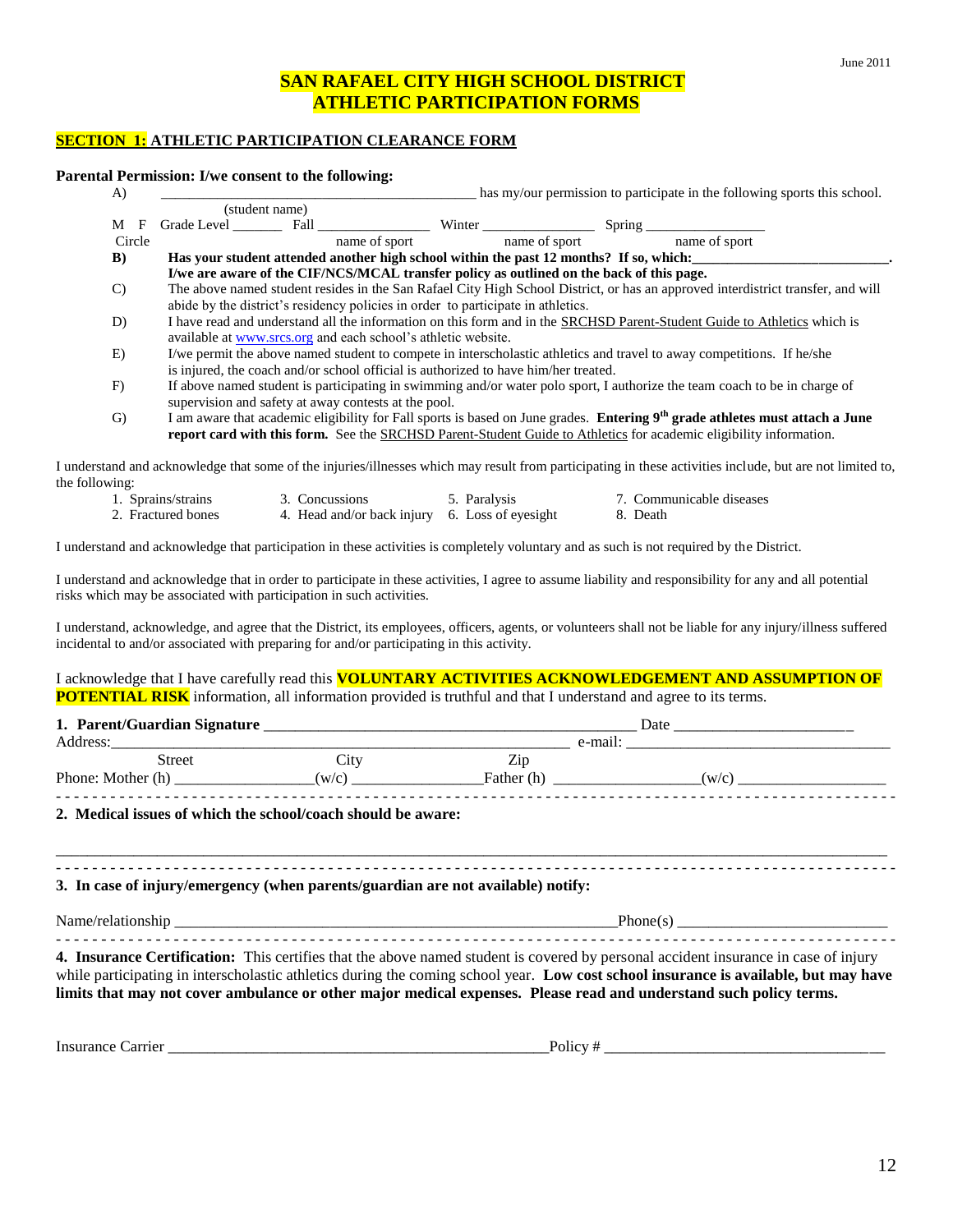**CIF/NCS/MCAL TRANSFER POLICY: Any student who transfers between high schools is subject to the CIF transfer policy. Beginning July 1, 2007, athletes may transfer ONCE at the beginning of NINTH grade. Any TENTH, ELEVENTH OR TWELFTH grade transfer student may not be eligible for varsity competition. All transfer athletes are considered ineligible and must request review of eligibility by the new school's principal or designee to determine eligibility for competition. Before participating in a league sport, CIF forms 206 and 207/209/510 will be required. Forms are available online at [www.cifncs.org.](http://www.cifncs.org/) Allow 20 business days for processing these forms. The athlete may miss part of the season of sport during the review and evaluation process. See your school's Athletic Director and visit<http://cifstate.org/> for additional information.**

### **NCS/MCAL EJECTION POLICY**

- 1. Ejection of a player from a contest for unsportsmanlike or dangerous conduct.
- Penalty: The player shall be ineligible for the next contest (non-league, league, invitational tournament, post season {league, section or state} playoff, etc.).
- 2. Illegal participation in the next contest by a player ejected in a previous contest. Penalty: The contest shall be forfeited and the ineligible player shall be ineligible for the next contest.
- 3. Second ejection of a player for unsportsmanlike or dangerous conduct from a contest during one season.
- Penalty: The player shall be ineligible for the remainder of the season.
- 4. When one or more players leave the bench to begin or participate in an altercation. Penalty: the player(s) shall be ejected from the contest-in-question and become ineligible for the next contest (non-league, league, invitational tournament, post-season, league, section or state} playoff, etc.)
- 5. Coaches are responsible for determining the cause of ejection for any of their players and are responsible for enforcement of the Ejection Policy. Confusion over the cause for a player's ejection shall not be the basis for allowing a student who has been ejected under an applicable rule to avoid the sanctions required by the Ejection Policy (either prohibition from participation or forfeiture) should a student who is in violation of the Ejection Policy play in a subsequent contest (BOM 10/24/97).

### **SAN RAFAEL CITY HIGH SCHOOL DISTRICT - STUDENT ATHLETE CONTRACT**

- I have read and understand the rules and regulations of the NCS/MCAL Ejection Policy. Athletes may not participate in any contest until this document is filed with the school.
- I have read the SRCHSD Athletic Code of Conduct and understand what is expected of me as an athlete.

### **I WILL**

- Show respect for myself, teammates, coach, opponents, and officials.
- Use no foul language, trash talk, negative gestures or actions to provoke a negative response or fighting.
- Avoid hazing of any description. Penalties may include, but are not limited to, removal from the team, suspension and/or criminal charges.
- Attend school a minimum of four (4) regular or two (2) block periods before I will be allowed to practice/play on any given day.
- Maintain a minimum of a 2.0 GPA and must be passing at least four classes according to SRCHSD, MCAL and NCS policies.

Acknowledged by:

| $\sim$<br>Stude<br>---<br>.<br>טור | $\bullet$<br>. <del>.</del> |  |
|------------------------------------|-----------------------------|--|

# **CONDITIONS OF PARTICIPATION FOR STUDENT-ATHLETES:**

**As a condition of membership in the CIF, all schools shall adopt policies prohibiting the use and abuse of androgenic/anabolic steroids. All member schools shall have participating students and their parents, legal guardian/caregiver agree that the athlete will not use steroids without the written prescription of a fully licensed physician (as recognized by the AMA) to treat a medical condition (Bylaw 524)**

**By signing below, both the participating student-athlete and the parents, legal guardian/caregiver hereby agree that the student shall not use androgenic/anabolic steroids without the written prescription of a fully licensed physician (as recognized by the AMA) to treat a medical condition. We also recognize that under CIF Bylaw 200 D, there could be penalties for false or fraudulent information. We also understand that the (insert/school district name here) policy regarding the use of illegal drugs will be enforced for any violations of these rules.**

**TRANSPORTATION FOR ATHLETICS:** BP3541.1(a) and BP3541.1(b) The District **may** provide transportation for athletes to and from athletic events by contract with private transportation providers to the extent that funds are available for this purpose. When funds are not available, the Superintendent, or designee, will neither authorize nor arrange for the transportation of the students by private automobile. **Rather, students and/or their parents will be expected to assume responsibility and make their own arrangements for transportation to practices and contests. Coaches are never to provide transportation for students.**

| <b>Signature of Athlete</b>                                                |      | Date   |        |
|----------------------------------------------------------------------------|------|--------|--------|
| <b>Signature of Parent/Caregiver</b>                                       |      | Date   |        |
| Approval to participate (initials of Athletic Director or Asst. Principal) | Fall | Winter | Spring |

June 2011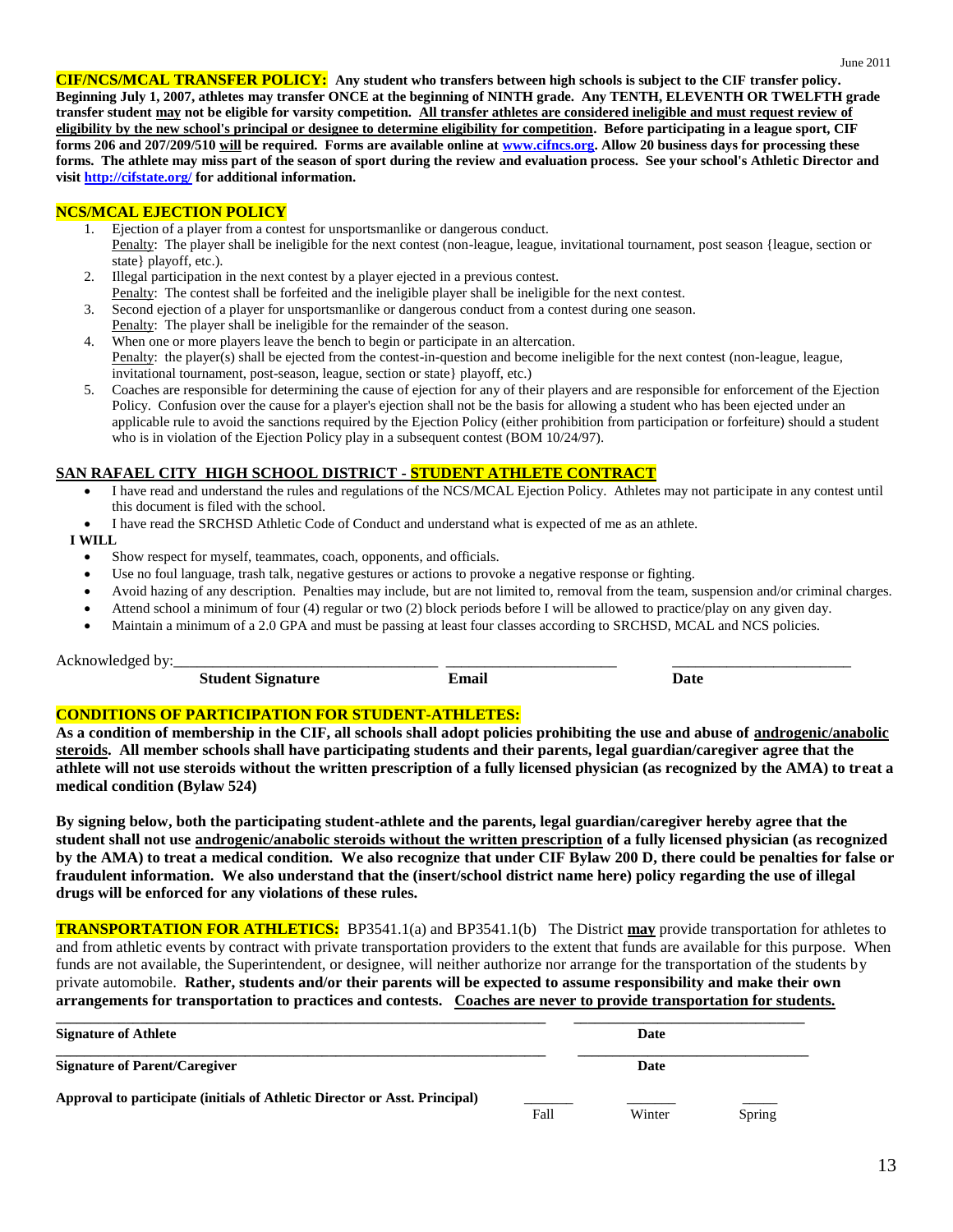# **SECTION II. CIF PRE-PARTICIPATION PHYSICAL EVALUATION CLEARANCE FORM**

| <b>Name</b>                                                                                                      | $\Box$ Male $\Box$ Female | Age                                                                                                                                                                                                                                                                          |
|------------------------------------------------------------------------------------------------------------------|---------------------------|------------------------------------------------------------------------------------------------------------------------------------------------------------------------------------------------------------------------------------------------------------------------------|
|                                                                                                                  |                           |                                                                                                                                                                                                                                                                              |
|                                                                                                                  |                           |                                                                                                                                                                                                                                                                              |
| <b>CLEARANCE STATUS:</b>                                                                                         |                           |                                                                                                                                                                                                                                                                              |
| Cleared for all sports without restriction<br>$\Box$                                                             |                           |                                                                                                                                                                                                                                                                              |
| Cleared for all sports without restriction with recommendation for further evaluation or treatment for<br>$\Box$ |                           |                                                                                                                                                                                                                                                                              |
| Not cleared $\Box$ Pending further evaluation<br>$\Box$<br>$\Box$ For any sports<br><b>Reason</b>                |                           |                                                                                                                                                                                                                                                                              |
| <b>Recommendations:</b>                                                                                          |                           |                                                                                                                                                                                                                                                                              |
|                                                                                                                  |                           |                                                                                                                                                                                                                                                                              |
| potential consequences are completely explained to the athlete and his/her parents/guardian.                     |                           | exam is on record in my office and can be made available to the school at the request of the parents. If conditions arise after<br>the athlete has been cleared for participation, the physician may rescind the clearance until the problem is resolved and the<br>MD or DO |
|                                                                                                                  |                           |                                                                                                                                                                                                                                                                              |
|                                                                                                                  |                           | Date of Physical Date of Expiration Date of Expiration                                                                                                                                                                                                                       |
|                                                                                                                  |                           |                                                                                                                                                                                                                                                                              |
|                                                                                                                  |                           |                                                                                                                                                                                                                                                                              |
| <b>EMERGENCY INFORMATION</b>                                                                                     |                           |                                                                                                                                                                                                                                                                              |
| <b>ALLERGIES:</b>                                                                                                |                           |                                                                                                                                                                                                                                                                              |
|                                                                                                                  |                           |                                                                                                                                                                                                                                                                              |
|                                                                                                                  |                           |                                                                                                                                                                                                                                                                              |
| <b>OTHER INFORMATION:</b>                                                                                        |                           |                                                                                                                                                                                                                                                                              |
|                                                                                                                  |                           |                                                                                                                                                                                                                                                                              |
|                                                                                                                  |                           |                                                                                                                                                                                                                                                                              |

© 2010 American Academy of Family Physicians, American Academy of Pediatrics, American College of Sports Medicine, American Medical Society for Sports Medicine, American Orthopaedic Society for Sports<br>Medicine and American

June 2011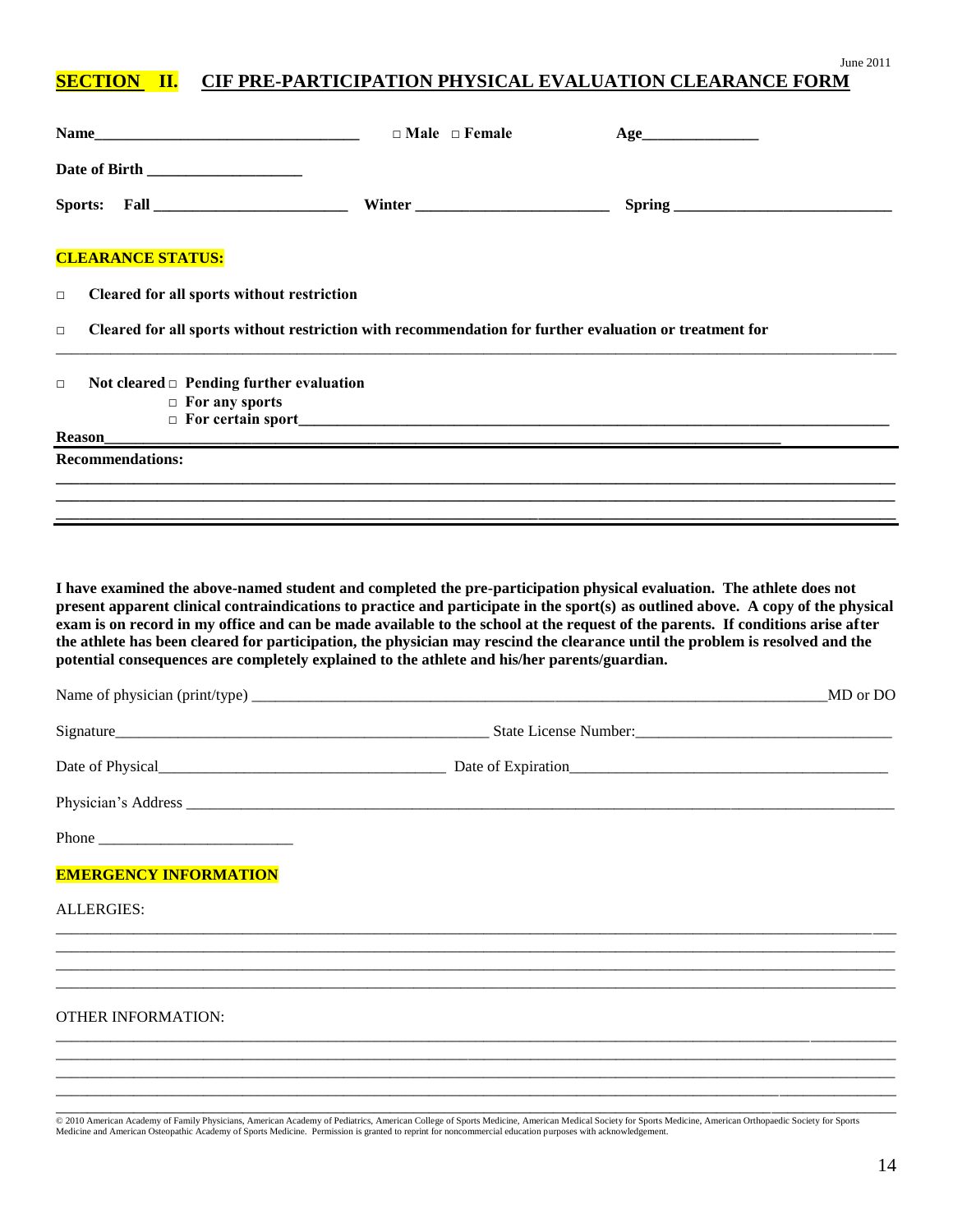# **SECTION III: CIF PRE-PARTICIPATION PHYSICAL EVALUATION HISTORY FORM**

### **(This form is to be filled out by the parent/patient prior to seeing the physician. The physician should keep this form in the medical chart.)**

| Name   |                |       | Date of Exam                                | School                                                                                                                                                          |   |
|--------|----------------|-------|---------------------------------------------|-----------------------------------------------------------------------------------------------------------------------------------------------------------------|---|
| Gender | Date of Birth  | Grade | Sort(s)                                     |                                                                                                                                                                 |   |
|        |                |       |                                             |                                                                                                                                                                 |   |
|        |                |       |                                             | Medicines and Allergies: Please list all the prescriptions and over-the-counter medicines and supplements (herbal and medicinal) that you are currently taking: |   |
| __     | .<br>$-2$ $-2$ |       | المتحدث المنافس والمتحدث والمستحدث والمتحدث | ---                                                                                                                                                             | . |

Do you have any allergies?  $\Box$  Yes  $\Box$  No If yes, please identify the specific allergy(ies):  $\Box$  Pollens  $\Box$  Food  $\Box$  Medicines \_\_\_\_\_\_\_\_\_\_\_\_\_\_\_ □ Insects\_\_\_\_\_\_\_\_\_\_\_\_\_\_\_ □ Other \_\_\_\_\_\_\_\_\_\_\_\_\_\_\_\_\_\_\_\_\_\_\_\_\_\_\_\_\_\_\_\_\_\_\_\_\_\_\_\_\_\_\_\_\_\_\_\_\_\_\_\_\_\_\_\_\_\_\_\_\_\_\_\_\_\_\_\_\_\_\_\_\_\_\_\_\_\_\_\_\_\_\_\_\_\_\_\_\_\_\_

| Explain 'yes' answers on the back of this page. Circle questions you don't know the answer to.                  |     |                        |                                                                                            |  |
|-----------------------------------------------------------------------------------------------------------------|-----|------------------------|--------------------------------------------------------------------------------------------|--|
| <b>GENERAL QUESTIONS</b>                                                                                        | Yes | $\overline{\text{No}}$ | <b>MEDICAL QUESTIONS</b>                                                                   |  |
| 1. Has a doctor ever denied or restricted your participation in                                                 |     |                        | 26. Do you cough, wheeze or have difficulty breathing during or                            |  |
| sports for any reason?                                                                                          |     |                        | after exercise?                                                                            |  |
| 2. Do you have any ongoing medical conditions? If so, please                                                    |     |                        | 27. Have you ever used an inhaler or taken asthma medicine?                                |  |
| identify: $\Box$ Asthma $\Box$ Anemia $\Box$ Diabetes $\Box$ Infections                                         |     |                        | 28. Is there anyone in your family who has asthma?                                         |  |
| $\Box$ Other:                                                                                                   |     |                        | 29. Were you born without or are you missing a kidney, n eye, a                            |  |
| 3. Have you ever spent the night in a hospital?                                                                 |     |                        | testicle (males), your spleen or any other organ?                                          |  |
| 4. Have you ever had surgery?                                                                                   |     |                        | 30. Do you have groin pain or a painful bulge or hernia in the                             |  |
| <b>HEART HEALTH QUESTIONS ABOUT YOU</b>                                                                         |     |                        | groin area?                                                                                |  |
| 5. Have you ever passed out or nearly passed out DURING or                                                      |     |                        | 31. Have you had infectious mononucleosis (mono) within the                                |  |
| <b>AFTER</b> exercise?                                                                                          |     |                        | last month?                                                                                |  |
| 6. Have you ever had discomfort, pain, tightness or pressure in                                                 |     |                        | 32. Do you have any rashes, pressure sores or other skin                                   |  |
| your chest during exercise?                                                                                     |     |                        | problems?                                                                                  |  |
| 7. Does your heart ever race or skip beats (irregular beats) during                                             |     |                        | 33. Have you had a herpes or MRSA skin infection?                                          |  |
| exercise?                                                                                                       |     |                        | 34. Have you ever had a head injury or concussion?                                         |  |
| 8. Has a doctor ever told you that you have any heart problems?<br>If so, check all that apply:                 |     |                        | 35. Have you ever had a hit or blow to the head that caused                                |  |
| $\Box$ High blood pressure $\Box$ A heart murmur                                                                |     |                        | confusion, prolonged headache or memory problems?                                          |  |
| $\Box$ High cholesterol<br>$\Box$ A heart infection                                                             |     |                        | 36. Do you have a history of seizure disorder?<br>37. Do you have headaches with exercise? |  |
| $\Box$ Kawasaki disease<br>$\Box$ Other                                                                         |     |                        |                                                                                            |  |
| 9. Has a doctor ever ordered a test for your heart? (i.e.                                                       |     |                        | 38. Have you ever had numbness, tingling or weakness in your                               |  |
| EKG/ECG, echocardiogram)                                                                                        |     |                        | arms or legs after being hit or falling?                                                   |  |
| 10. Do you get light-headed or feel more short of breath than                                                   |     |                        | 39. Have you ever been unable to move your arms or legs after<br>being hit or falling?     |  |
| expected during exercise?                                                                                       |     |                        | 40. Have you ever become ill while exercising in the heat?                                 |  |
| 11. Have you ever had an unexplained seizure?                                                                   |     |                        | 41. Do you get frequent muscle cramps while exercising?                                    |  |
| 12. Do you get more tired or short of breath more quickly than                                                  |     |                        | 42. Do you or someone in your family have sickle cell trait or                             |  |
| your friends during exercise?                                                                                   |     |                        | disease?                                                                                   |  |
|                                                                                                                 |     |                        | 43. Have you had any problems with your eyes or vision?                                    |  |
| HEART HEALTH QUESTIONS ABOUT YOUR FAMILY                                                                        |     |                        | 44. Have you had any eye injuries?                                                         |  |
| 13. Has any family member or relative died of heart problems or                                                 |     |                        | 45. Do you wear glasses or contact lenses?                                                 |  |
| had an unexpected or unexplained sudden death before age 50                                                     |     |                        | 46. Do you wear protective eyewear such as goggles or face                                 |  |
| (including drowning, unexplained car accident or sudden infant                                                  |     |                        | shield?                                                                                    |  |
| death syndrome)?                                                                                                |     |                        | 47. Do you worry about your weight?                                                        |  |
| 14. Does anyone in your family have hypertropic                                                                 |     |                        | 48. Are you trying or has anyone recommended that you gain or                              |  |
| cardiomyopathy, Marfan syndrome, anthythmogenic right<br>ventricular cardiomyopathy, long QT syndrome, short QT |     |                        | lose weight?                                                                               |  |
| syndrome, Brugada syndrome or catecholaminergic polymorphic                                                     |     |                        | 49. Are you on a special diet or do you avoid certain types of                             |  |
| centricular tachycardia?                                                                                        |     |                        | foods?                                                                                     |  |
| 15. Does anyone in your family have a heart problem, pacemaker                                                  |     |                        | 50. Have you ever had an eating disorder?                                                  |  |
| or implanted defibrillator?                                                                                     |     |                        | 51. Do you drink alcohol or us any prescription or over-the-                               |  |
| 16. Has anyone in your family had unexplained fainting,                                                         |     |                        | counter or illegal drugs?                                                                  |  |
| unexplained seizures or near drowning?                                                                          |     |                        | 52. Have you ever taken anabolic steroids or used any other                                |  |
| <b>BONE AND JOINT QUESTIONS</b>                                                                                 |     |                        | supplement to gain or lose weight or improve performance?                                  |  |
| 17. Have you ever had an injury to a bone, muscle, ligament or                                                  |     |                        | 53. Do you have any concerns that you would like to discuss                                |  |
| tendon that caused you to miss a practice or game?                                                              |     |                        | with a doctor?                                                                             |  |
| 18. Have you ever had any broken or fractured bones or                                                          |     |                        | <b>FEMALES ONLY</b>                                                                        |  |
| dislocated joints?                                                                                              |     |                        | 54. Have you ever had a menstrual period?                                                  |  |
| 19. Have you ever had an injury that required x-rays, MRI, CT                                                   |     |                        | 54. How old were you when you had your first menstrual period?                             |  |
| scan, injections, therapy, a brace, a cast or crutches?                                                         |     |                        | 55. How many periods have you had in the last 12 months?                                   |  |
| 20. Have you ever had a stress fracture?                                                                        |     |                        |                                                                                            |  |
| 21. Have you ever been told that you have or have you had an x-                                                 |     |                        |                                                                                            |  |
| ray for neck instability or atlantoxial instability, Down syndrome                                              |     |                        |                                                                                            |  |
| or dwarfism?                                                                                                    |     |                        |                                                                                            |  |
| 22. Do you regularly use a brace, orthotics or other assistive                                                  |     |                        |                                                                                            |  |
| device?                                                                                                         |     |                        |                                                                                            |  |
| 23. Do you have a bone, muscle or joint injury that bothers you?                                                |     |                        |                                                                                            |  |
| 24. Do any of your joints become painful, swollen, feel warm or                                                 |     |                        |                                                                                            |  |
| look red?                                                                                                       |     |                        |                                                                                            |  |
| 25. Do you have any history of juvenile arthritis or connective                                                 |     |                        |                                                                                            |  |

tissue disease?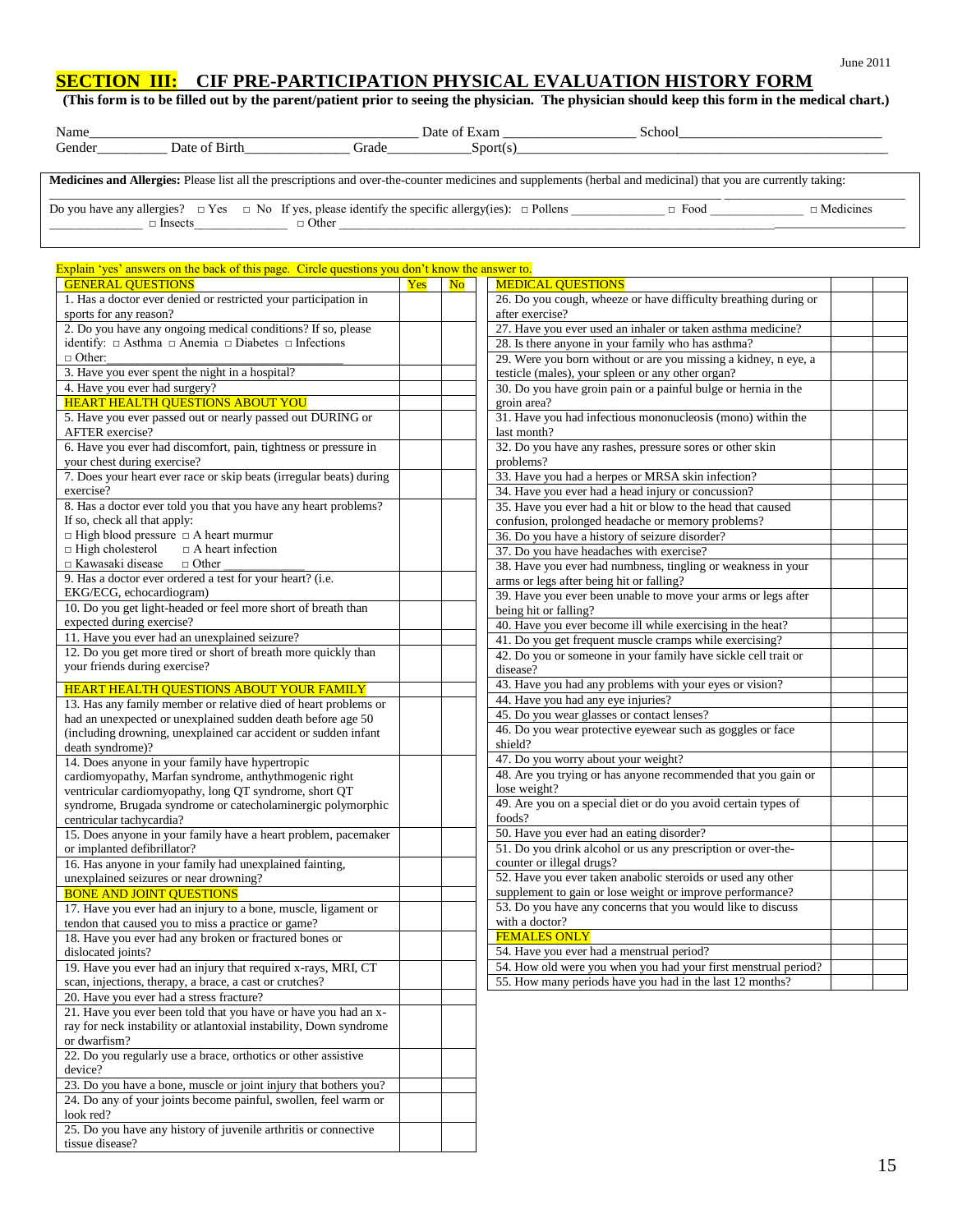une 2011

I hereby state that, to the best of my knowledge, my answers to the above questions are complete and correct.

| Signature of student                                                                                                                                               |      |  |
|--------------------------------------------------------------------------------------------------------------------------------------------------------------------|------|--|
| Signature of parent                                                                                                                                                | Date |  |
| 2010 American Academy of Family Physicians, American Academy of Pediatrics, American College of Sports Medicine, American Medical Society for Sports Medicine,     |      |  |
| American Orthopaedic Society for Sports Medicine and American Osteopathic Academy of Sports Medicine. Permission is granted to reprint for noncommercial education |      |  |
| purposes with acknowledgement.                                                                                                                                     |      |  |

### **CIF PRE-PARTICIPATION PHYSICAL EVALUATION: PHYSICAL EXAMINATION FORM**

Name \_\_\_\_\_\_\_\_\_\_\_\_\_\_\_\_\_\_\_\_\_\_\_\_\_\_\_\_\_\_\_\_\_\_\_\_\_\_\_\_\_\_\_\_\_\_\_\_\_\_\_\_\_\_\_\_\_\_\_ Date of exam

# **PHYSICIAN REMINDERS** (This form should be kept in the medical records)<br>1. Consider additional questions on more sensitive issues.

- **1. Consider additional questions on more sensitive issues.**
	- **Do you feel stressed out or under a lot of pressure?**
	- **Do you ever feel sad, hopeless, depressed or anxious?**
	- **Do you feel safe at your home or residence?**
	- **Have you ever tried cigarettes, chewing tobacco, snuff or dip?**
	- **During the past month, have you used cigarettes, chewing tobacco, snuff or dip?**
	- **Do you always wear a seat belt, use a helmet and use condoms.**

#### **2. Consider reviewing questions on cardiovascular symptoms (questions 5-14)**

| <b>EXAMINATION</b>                                                           |                                |           |                              |
|------------------------------------------------------------------------------|--------------------------------|-----------|------------------------------|
| Height<br>Weight                                                             | $\Box$ Male<br>$\sqcap$ Female |           | Date of birth:               |
| <b>BP</b><br>Pulse                                                           | Vision: $R$ 20/                | $L_{20}/$ | Corrected? $\Box$ Yes $\Box$ |
| <b>MEDICAL</b>                                                               | <b>NORMAL</b>                  |           | <b>ABNORMAL FINDINGS</b>     |
| Appearance: Marfan stigmata (kyphoscoliosis, high-arched                     |                                |           |                              |
| palate, pectus excavatum, arachnodactyly, arm span > height,                 |                                |           |                              |
| hyperlaxity, myopia, MVP, aortic insufficiency)                              |                                |           |                              |
| Eyes/Ears/Nose/Throat: Pupils equal, Hearing                                 |                                |           |                              |
| Lymph nodes                                                                  |                                |           |                              |
| Heart <sup>1</sup> : Murmurs (auscultation standing, supine, $\pm$ Valsalva; |                                |           |                              |
| Location of point of maximal impulse (PMI)                                   |                                |           |                              |
| Pulses: Simultaneous femoral and radial pulses                               |                                |           |                              |
| Lungs                                                                        |                                |           |                              |
| Abdomen                                                                      |                                |           |                              |
| Genitourinary (males only) <sup>2</sup>                                      |                                |           |                              |
| Skin: HSV, lesions suggestive of MRSA, tinea corporis                        |                                |           |                              |
| Neurologic $3$                                                               |                                |           |                              |
| <b>MUSCULAR/SKELETAL</b>                                                     |                                |           |                              |
| <b>Neck</b>                                                                  |                                |           |                              |
| <b>Back</b>                                                                  |                                |           |                              |
| Shoulder/Arms                                                                |                                |           |                              |
| Elbow/Forearm                                                                |                                |           |                              |
| Wrist/Hands/Fingers                                                          |                                |           |                              |
| Hip/Thigh                                                                    |                                |           |                              |
| Knee                                                                         |                                |           |                              |
| Leg/Ankle                                                                    |                                |           |                              |
| Functional: Duck-walk, single leg hop                                        |                                |           |                              |

<sup>1</sup>Consider ECG, echocardiogram and referral to cardiology for abnormal cardiac history or exam

<sup>2</sup>Consider GU exam if in a private setting. Having a third party present is recommended.

<sup>3</sup>Consider cognitive evaluation or baseline neuropsychiatric testing if a history of significant concussion

### **□ Cleared for all sports without restriction**

**□ Cleared for all sports without restriction with recommendation for further for further evaluation or**  treatment for

 $\overline{a_1}$  ,  $\overline{a_2}$  ,  $\overline{a_3}$  ,  $\overline{a_4}$  ,  $\overline{a_5}$  ,  $\overline{a_6}$  ,  $\overline{a_7}$  ,  $\overline{a_8}$  ,  $\overline{a_9}$  ,  $\overline{a_9}$  ,  $\overline{a_9}$  ,  $\overline{a_9}$  ,  $\overline{a_9}$  ,  $\overline{a_9}$  ,  $\overline{a_9}$  ,  $\overline{a_9}$  ,  $\overline{a_9}$  ,  $\Box$ 

J

<sup>□</sup> **Not cleared □ Pending further evaluation □ For any sports**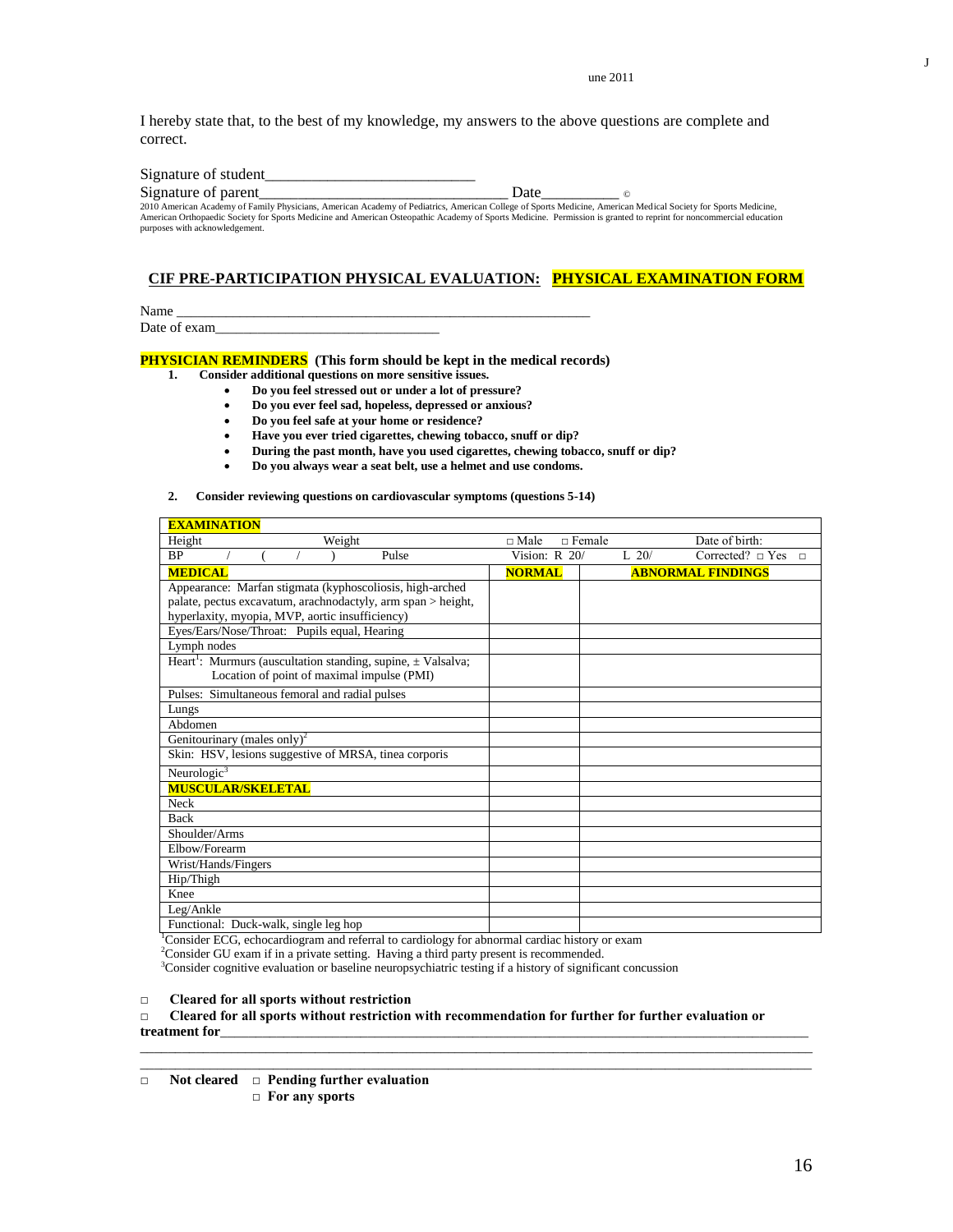une 2011

#### □ **For certain sports \_\_\_\_\_\_\_\_\_\_\_\_\_\_\_\_\_\_\_\_\_\_\_\_\_\_\_\_\_\_\_\_\_\_\_\_\_\_\_\_\_\_\_\_\_\_\_\_\_\_\_\_\_\_\_\_\_\_\_\_\_\_\_\_\_\_\_\_\_\_\_\_\_ Recommendations**

I have examined the above-named student and completed the pre-participation physical evaluation. The athlete does not present apparent clinical contraindications to practice and participate in the sport(s) as outlined above. A copy of the physical exam is on record in my office and can be made available to the school at the request of the parents. If conditions arise after the athlete has been cleared for participation, the physician may rescind the clearance until the problem is resolved and the potential consequences are completely explained to the athlete and his/her parents/guardian.

\_\_\_\_\_\_\_\_\_\_\_\_\_\_\_\_\_\_\_\_\_\_\_\_\_\_\_\_\_\_\_\_\_\_\_\_\_\_\_\_\_\_\_\_\_\_\_\_\_\_\_\_\_\_\_\_\_\_\_\_\_\_\_\_\_\_\_\_\_\_\_\_\_\_\_\_\_\_\_\_\_\_\_\_\_\_\_\_\_\_\_\_\_\_\_\_  $\overline{\phantom{a}}$  , and the contribution of the contribution of the contribution of the contribution of the contribution of the contribution of the contribution of the contribution of the contribution of the contribution of the

**\_\_\_\_\_\_\_\_\_\_\_\_\_\_\_\_\_\_\_\_\_\_\_\_\_\_\_\_\_\_\_\_\_\_\_\_\_\_\_\_\_\_\_\_\_\_\_\_\_\_\_\_\_\_\_\_\_\_\_\_\_\_\_\_\_\_\_\_\_\_\_\_\_\_\_\_\_\_\_\_\_\_\_\_\_\_\_\_\_\_\_\_\_\_\_**

Name of physician (print/type) \_\_\_\_\_\_\_\_\_\_\_\_\_\_\_\_\_\_\_\_\_\_\_\_\_\_\_\_\_\_\_\_\_\_\_\_\_\_\_\_\_\_\_\_\_\_\_\_\_\_\_\_\_\_\_\_\_\_\_\_\_\_\_\_\_\_\_\_\_\_ Signature\_\_\_\_\_\_\_\_\_\_\_\_\_\_\_\_\_\_\_\_\_\_\_\_\_\_\_\_\_\_\_\_\_\_\_\_\_\_\_\_\_\_\_\_\_\_\_\_\_\_\_\_\_\_\_\_\_\_\_\_\_\_\_\_\_\_\_\_\_\_\_\_\_\_\_\_\_\_\_\_\_\_\_\_\_\_\_\_

Address

© 2010 American Academy of Family Physicians, American Academy of Pediatrics, American College of Sports Medicine, American Medical Society for Sports Medicine,<br>American Orthopaedic Society for Sports Medicine and American purposes with acknowledgement.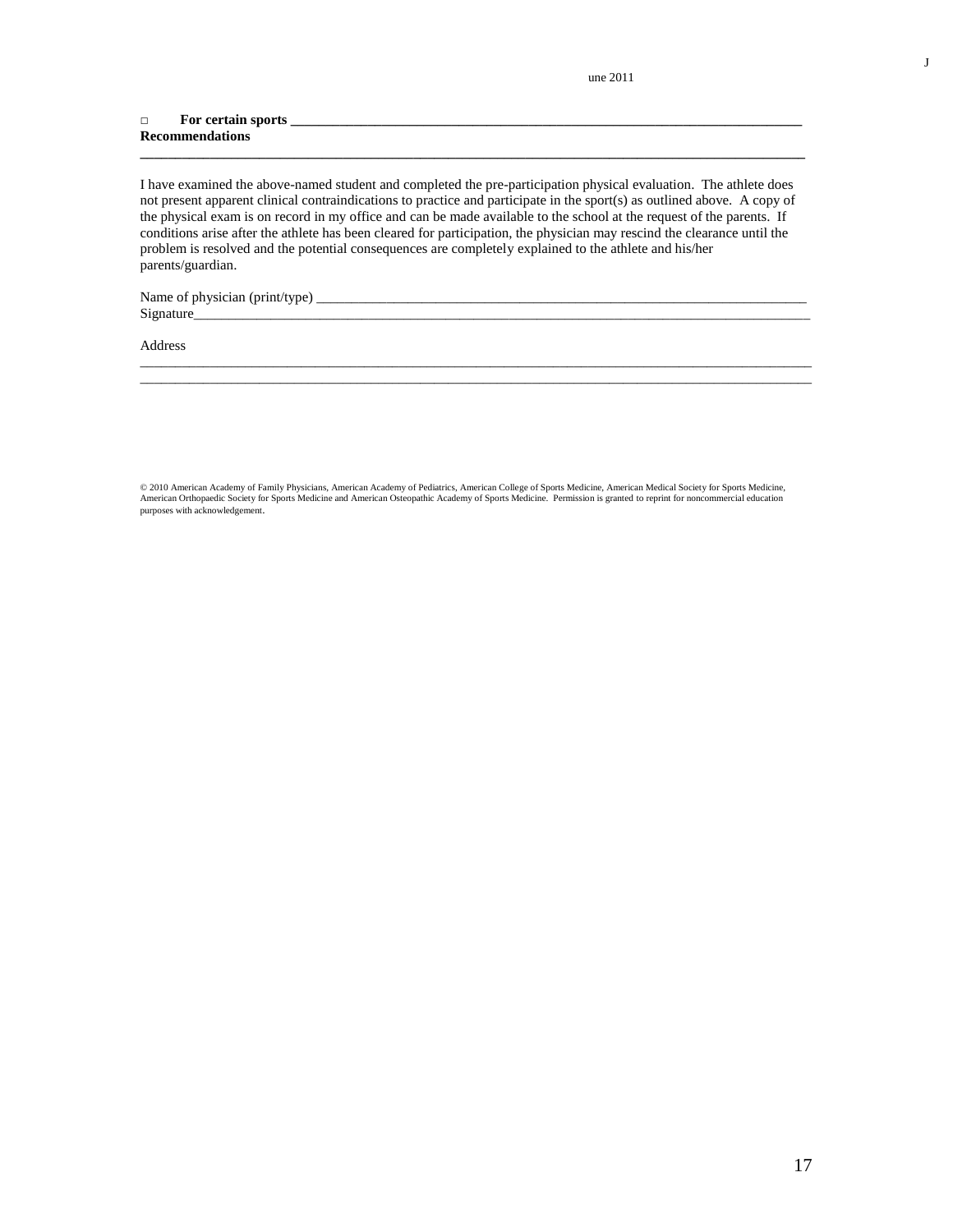J

# **Health and Safety Related Information:**

**H1N1 Flu:** Teams should follow good hygiene in hand washing before and after practice. Any player exhibiting signs of flu should be encouraged to stay home without penalty to avoid transmitting flu to other team members. Follow the advice given by the school if an outbreak should occur.

# **MRSA:**

MRSA (methicillin-resistant staph aureus) is a staph infection that is resistant to many common antibiotics and hard to treat. It can be transmitted through poor hygiene, sharing of personal items, improper wound care and some other transmission sources. No cases have been reported in the MCAL schools. However, it is important to follow good hygiene precautions. For more information, see the CIF Sports Medicine alert at

[http://www.cifstate.org/health\\_safety/MRSA/MRSA%20students\\_parents.pdf](http://www.cifstate.org/health_safety/MRSA/MRSA%20students_parents.pdf)

# **↓ CONCUSSIONS:**

- **A Fact Sheet for Parents/Guardians**
- **A Fact Sheet for Students-Athletes**

# **I. A Fact Sheet for Parents/Guardians**

### **WHAT IS A CONCUSSION?**

### **A concussion is a brain injury that:**

• Is caused by a blow to the head or body from contact with another player, hitting a hard surface such as the ground, ice or floor, or being hit by a piece of equipment such as a bat, lacrosse stick or field hockey ball.

- Can change the way your brain normally works.
- Can range from mild to severe.
- Presents itself differently for each athlete.
- Can occur during practice or competition in ANY sport.
- **Can happen even if you do not lose consciousness.**

### **CIF Bylaw 313. Play It Safer**

A student-athlete who is suspected of sustaining a concussion or head injury in a practice or game shall be removed from competition at that time for the remainder of the day. A student-athlete who has been removed from play may not return to play until the athlete is evaluated by a licensed health care provider trained in the evaluation and management of concussion and receives written clearance to return to play from that health care provider.

# **WHAT ARE THE SYMPTOMS OF A CONCUSSION?**

You can't see a concussion, but you might notice some of the symptoms right away. Other symptoms can show up hours or days after the injury. Concussion symptoms include:

- Amnesia.
- Confusion.
- Headache.
- Loss of consciousness.
- Balance problems or dizziness.
- Double or fuzzy vision.
- Sensitivity to light or noise.
- Nausea (feeling that you might vomit).
- Don't feel right.
- Feeling sluggish, foggy or groggy.
- Feeling unusually irritable.
- Concentration or memory problems (forgetting game plays, facts, meeting times).
- Slowed reaction time

• Exercise or activities that involve a lot of concentration, such as studying, working on the computer, or playing video games may cause concussion symptoms (such as headache or tiredness) to reappear or get worse.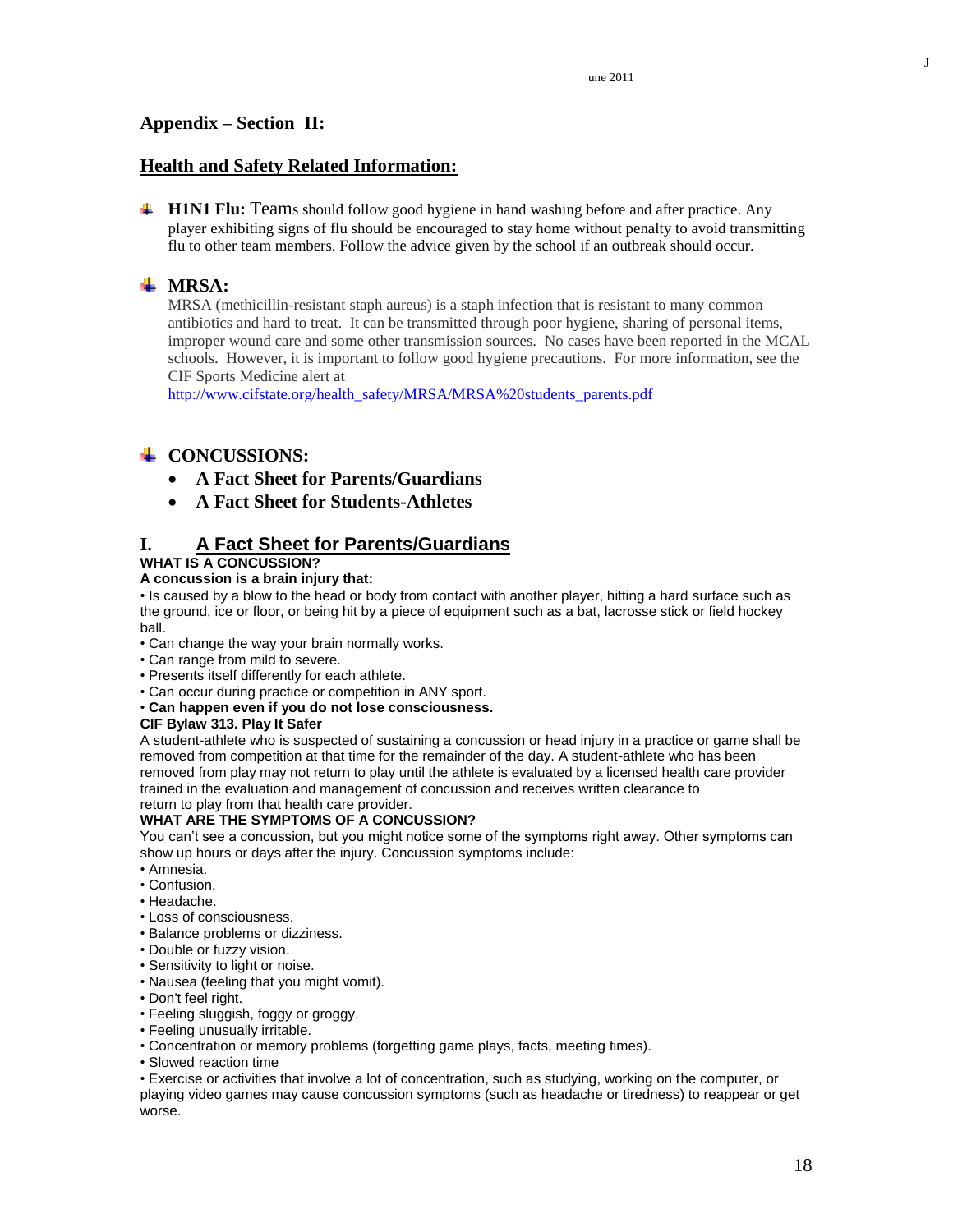### **WHAT CAN HAPPEN IF MY CHILD KEEPS ON PLAYING WITH A CONCUSSION OR RETURNS TO SOON?**

Athletes with the signs and symptoms of concussion should be removed from play immediately. Continuing to play with the signs and symptoms of a concussion leaves the young athlete especially vulnerable to greater injury. There is an increased risk of significant damage from a concussion for a period of time after that concussion occurs, particularly if the athlete suffers another concussion before completely recovering from the first one. This can lead to prolonged recovery, or even to severe brain swelling (second impact syndrome) with devastating and even fatal consequences. It is well known that adolescent or teenage athlete will often under report symptoms of injuries. And concussions are no different.

As a result, education of administrators, coaches, parents and students is the key for student-athlete's safety.

### **WHAT YOU SHOULD DO IF YOU THINK YOUR CHILD HAS SUFFERED A CONCUSSION**

Any athlete even suspected of suffering a concussion should be removed from the game or practice immediately. No athlete may return to activity after an apparent head injury or concussion, regardless of how mild it seems or how quickly symptoms clear, without written medical clearance. Close observation of the athlete should continue for several hours.

The new CIF Bylaw 313. Now requires the consistent and uniform implementation of long and wellestablished return to play concussion guidelines that help ensure and protect the health of student-athletes. **IT'S BETTER TO MISS ONE GAME THAN THE WHOLE SEASON. WHEN IN DOUBT, GET CHECKED OUT.**

**For more information and resources, visit www.cifstate.org/health\_safety/ & www.cdc.gov/concussion**

# **II. A Fact Sheet for Student-Athletes**

### **WHAT IS A CONCUSSION?**

### **A concussion is a brain injury that:**

• Is caused by a blow to the head or body from contact with another player, hitting a hard surface such as the ground, ice or floor, or being hit by a piece of equipment such as a bat, lacrosse stick or field hockey ball.

- Can change the way your brain normally works.
- Can range from mild to severe.
- Presents itself differently for each athlete.
- Can occur during practice or competition in ANY sport.
- Can happen even if you do not lose consciousness.

### **HOW CAN I PREVENT A CONCUSSION?**

### **Basic steps you can take to protect yourself from concussion:**

- Do not initiate contact with your head or helmet. You can still get a concussion if you are wearing a helmet.
- Avoid striking an opponent in the head: Undercutting, flying elbows, stepping on a head, checking an
- unprotected opponent and sticks to the head all cause concussions.
- Follow your athletics department's rules for safety and the rules of the sport.
- Practice good sportsmanship at all times.
- Practice and perfect the skills of the sport.

### **WHAT ARE THE SYMPTOMS OF A CONCUSSION?**

You can't see a concussion, but you might notice some of the symptoms right away. Other symptoms can show up hours or days after the injury.

Concussion symptoms include:

- Amnesia.
- Confusion
- Headache.
- Loss of consciousness.
- Balance problems or dizziness.
- Double or fuzzy vision.
- Sensitivity to light or noise.
- Nausea (feeling that you might vomit).
- Feeling sluggish, foggy or groggy.
- Feeling unusually irritable.
- Concentration or memory problems (forgetting game plays, facts, meeting times).
- Slowed reaction time.
- Exercise or activities that involve a lot of concentration, such as studying, working on the computer, or

playing videogames may cause concussion symptoms (such as headache or tiredness) to reappear or get worse.

### **WHAT SHOULD I DO IF I THINK I HAVE A CONCUSSION?**